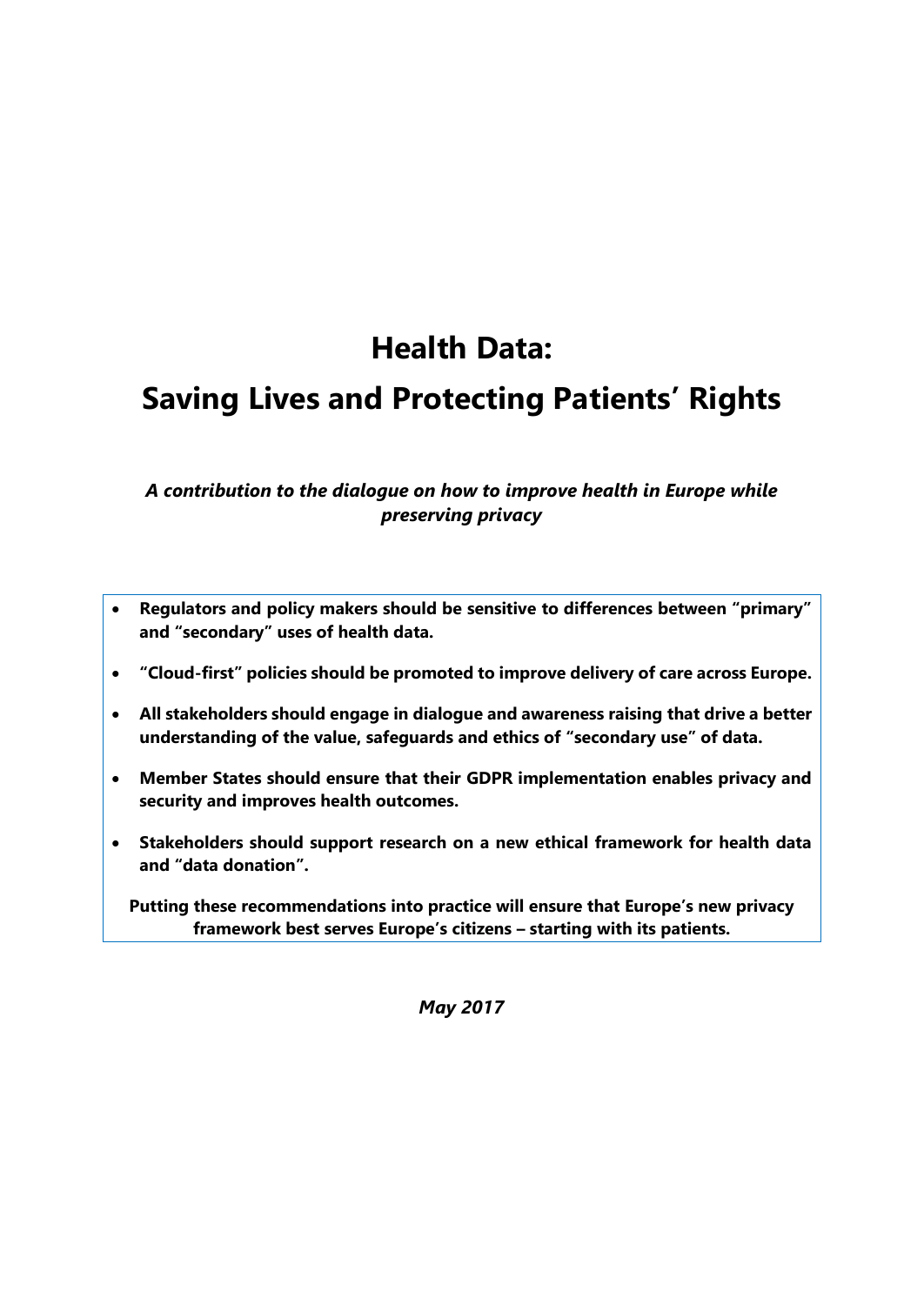#### *Executive Summary*

**The shared priority of health professionals, health authorities, citizens and other stakeholders must be to ensure that patients have access to high-quality, preventive and affordable care**. Patients must be treated with dignity and respect, and this includes providing robust protections for their data. **However, privacy interests should not** *override* **patients' core interest in receiving quality care.**

Cloud computing is an important part of optimising care and protecting patients' health information. The cloud can deliver the optimal combination of scale, flexibility and choice needed to truly maximise the benefit to patient care while minimising implementation effort and cost and promoting security and privacy.

**Despite raising awareness that better access to data may help save lives, however, legacy health IT systems continue to proliferate. These systems are often incapable of delivering data to the right place or at the right time, affecting quality, efficiency and safety of patient care.** They also limit patients' access to and control over their data as well as access to health data across different care and cure providers.

**Modern, cloud-driven computing technologies and a modern vision of "data for public good" can help to address these challenges.** Today's cloud solutions leverage the power of data analytics and major economies of scale to offer healthcare providers more flexible computing power for lower cost than is possible with traditional, on-premises IT systems. And the cloud's "always-on", mobile-ready accessibility ensures data is always available to those that need it and in a private and secure way.

**Increasingly, the key question for health leaders is not whether to use cloud computing, but rather "why not?"** – and how quickly the cloud can be deployed and what data can be moved to it, and which technology solutions can help further protect health data for greater good. We are therefore starting to see the emergence of "cloud-first" procurement paradigms across Europe, with positive impact on health outcomes and health experiences.

In some instances, however, healthcare providers and researcher organisations find their **cloud-first policies bumping up against outdated legal restrictions, preventing them from unlocking the full benefits for patient care and public health**. There are isolated cases, for example, of laws that still deem outsourcing of data processing to breach patient confidentiality – even where the provider is a trusted data guardian, legally prevented from doing anything with data unless instructed to do so by the patient or the healthcare institution. Addressing these barriers is an imperative for all stakeholders.

**Regulators and healthcare providers should follow a "patient-centric" approach that puts the total needs of the patient first.** In doing so, they should also recognise that different rules and protections may be appropriate for **"primary" uses of patient data** (*e.g.*, to improve an individual patient's care and outcomes) **and a spectrum of "secondary" uses** (*e.g.*, using large sets of (sometimes anonymised) patient data to advance research, drive innovation, and ultimately, to improve human health and the systems that treat us).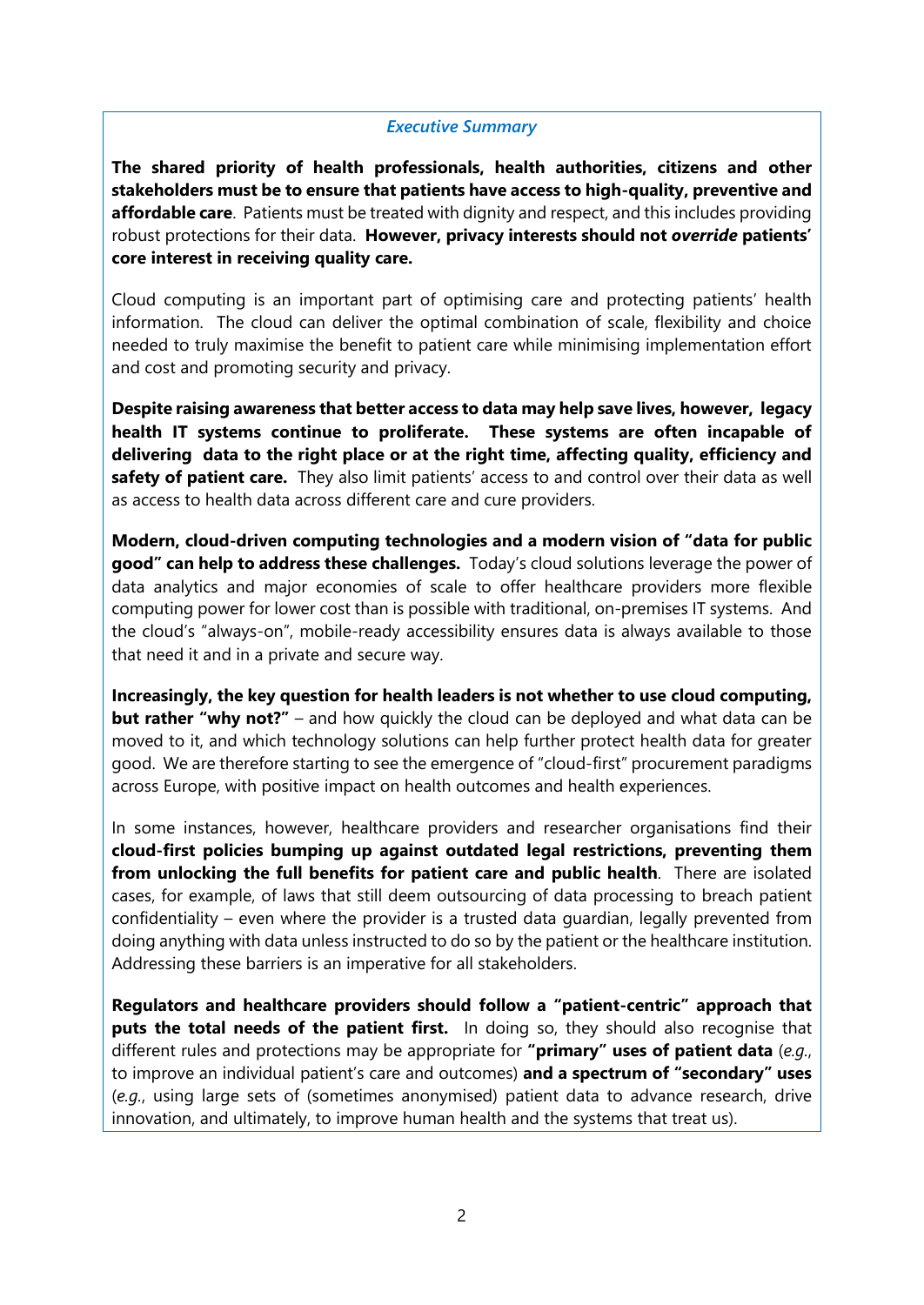**To the extent cloud computing can improve care in "primary" use scenarios, policymakers should eliminate regulatory blockers, and endorse cloud-first policies that encourage cloud use.**

Recent public debates suggest that a more deliberate and thoughtful approach may be warranted in relation to secondary uses of patient data. The vital importance of disease registries, "Million Genome" and clinical study data is testament to the fact that data saves lives. Most public health and biomedical research experts therefore support secondary uses of data, but also accept that such uses are not universally understood, or agreed to, by patients.

Ultimately, **harmonisation on what is appropriate in terms of secondary use of data is desirable for many reasons, not least efficiencies of scale, and the furthering of crossborder care and the "digital single market" for health.** But different populations may have different attitudes to what secondary use should be authorised, and how. Greater public engagement around secondary uses of patient data is needed, including around its value, risks and safeguards, and the appropriate degree of patient control. This paper proposes a possible **framework on "data maturity"** for consideration, to help structure these patient and stakeholder discussions.

Of course, restrictions on the processing of health information can hinder the secondary use of health data regardless of the infrastructure used to process that data – self-hosted, government-provided or cloud-based. But here, as in primary use, the cloud enables a stepchange in what society can achieve. **The opportunity has never been greater, and therefore so is the need to find a workable and patient-centric approach.**

There is no question that all entities handling patient data must store and process such data in ways that promote trust and advance the interests of patients – particularly with the deadline for implementation of Europe's new data protection regime, the General Data Protection Regulation, looming.

This paper aims to contribute to a discussion around how to achieve those objectives while at the same time driving optimal healthcare outcomes. **We propose the following recommendations** for action, and we welcome the opportunity to engage in a vibrant conversation with health and data privacy authorities, patient organisations and health professionals on these proposals:

- **Regulators and policy makers should be sensitive to differences between "primary" and "secondary" uses of health data.**
- **"Cloud-first" policies should be promoted to improve delivery of care across Europe.**
- **All stakeholders should engage in dialogue and awareness raising that drive a better understanding of the value, safeguards and ethics of "secondary use" of data.**
- **Member States should ensure that their GDPR implementation enables privacy and security and improves health outcomes.**
- **Stakeholders should support research on a new ethical framework for health data and "data donation".**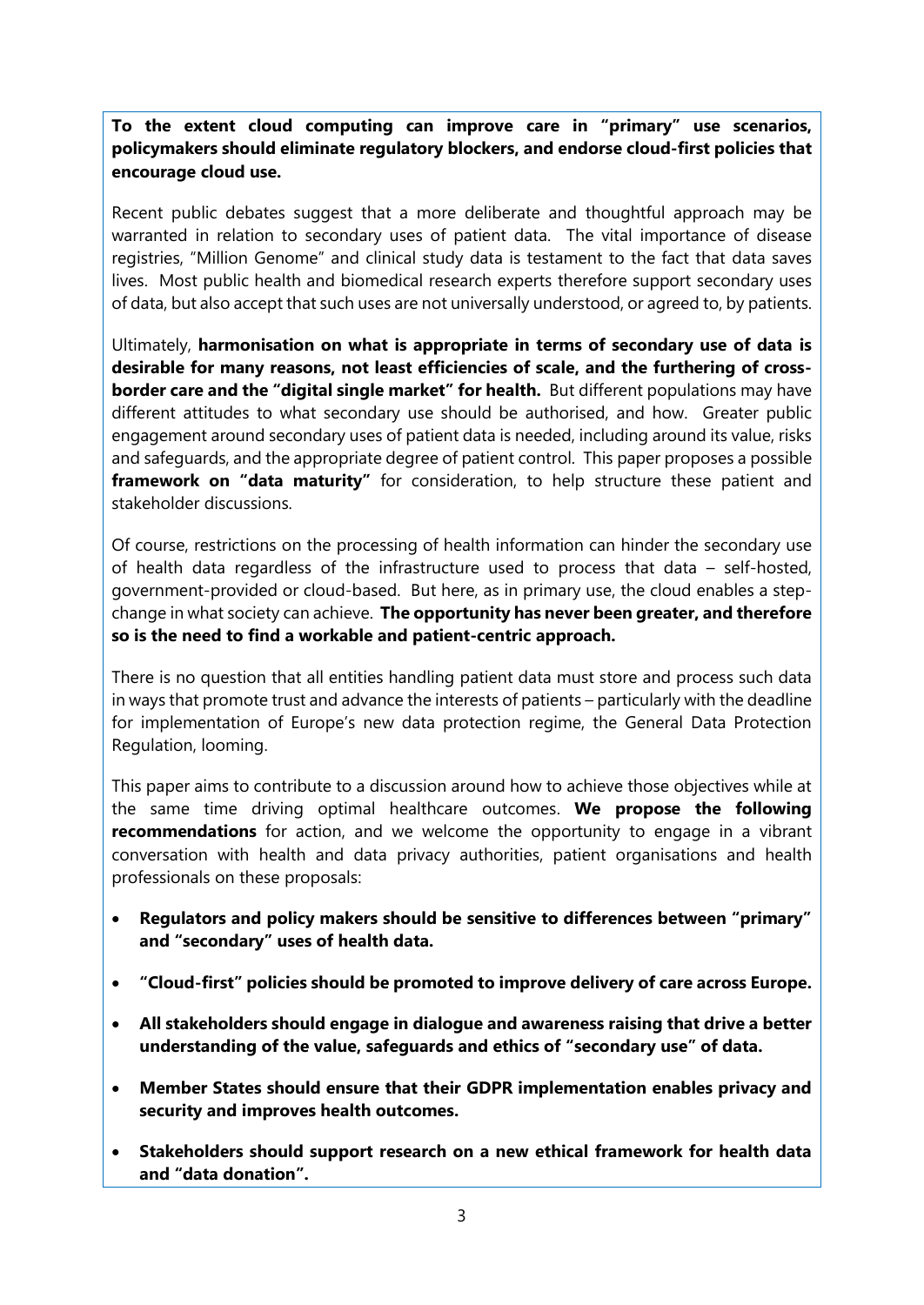**Putting those recommendations into practice will ensure that Europe's new privacy framework best serves Europe's citizens – starting with its patients.**

#### **Cloud-first policies empower better patient care and public health outcomes.**

Health innovation, empowered by cloud computing holds enormous potential to improve human health. By enabling the smart, efficient, and safe use of patient data, cloud computing is transforming many aspects of contemporary healthcare across Europe, for the benefit of patients and the broader public.

Organisations working to save lives and improve health outcomes are benefitting from cloud computing not only when caring for patients (which this paper refers to as "**primary use**" scenarios), but also when re-using patient data for public health, research and innovation (referred to here as "**secondary use**").

#### *A. Primary use: cloud computing for better patient care*

European legislators have decided that primary uses of patient data include, of course, making a diagnosis and delivering care to the individual patient, but also the management of healthcare services (including ensuring the quality and cost-effectiveness of procedures, and settling claims for benefits and services in the health insurance system). 1

Cloud computing enables these primary uses in several ways, among them: (1) improving patient engagement, (2) empowering care teams to be more productive and efficient, and (3) using smart devices to transform the care continuum. There are also some cases that fit into a fourth category of primary use: optimising clinical and operational effectiveness (although many cases aimed at optimising effectiveness, on a more "macro" level, are more aptly described as secondary uses, as discussed below).

The examples below help illustrate some common primary use scenarios for cloud computing and patient data:

#### **Improving patient engagement**

**Nordic Health Innovation:** Cloud-based systems can enable healthcare professionals to interact with patients more easily in remote or under-served areas. This can lead to better treatment outcomes by enabling faster and more frequent patient assessment, counselling and follow-up. In Sweden, for example, Nordic Health Innovation, Sigma IT Consulting, Microsoft, Ericsson and Cambio are using the cloud to build self-service "virtual care rooms." These are capable of ensuring that patients in remote areas are looked after even though inperson medical care is unavailable, by connecting them with carers via video link.<sup>2</sup>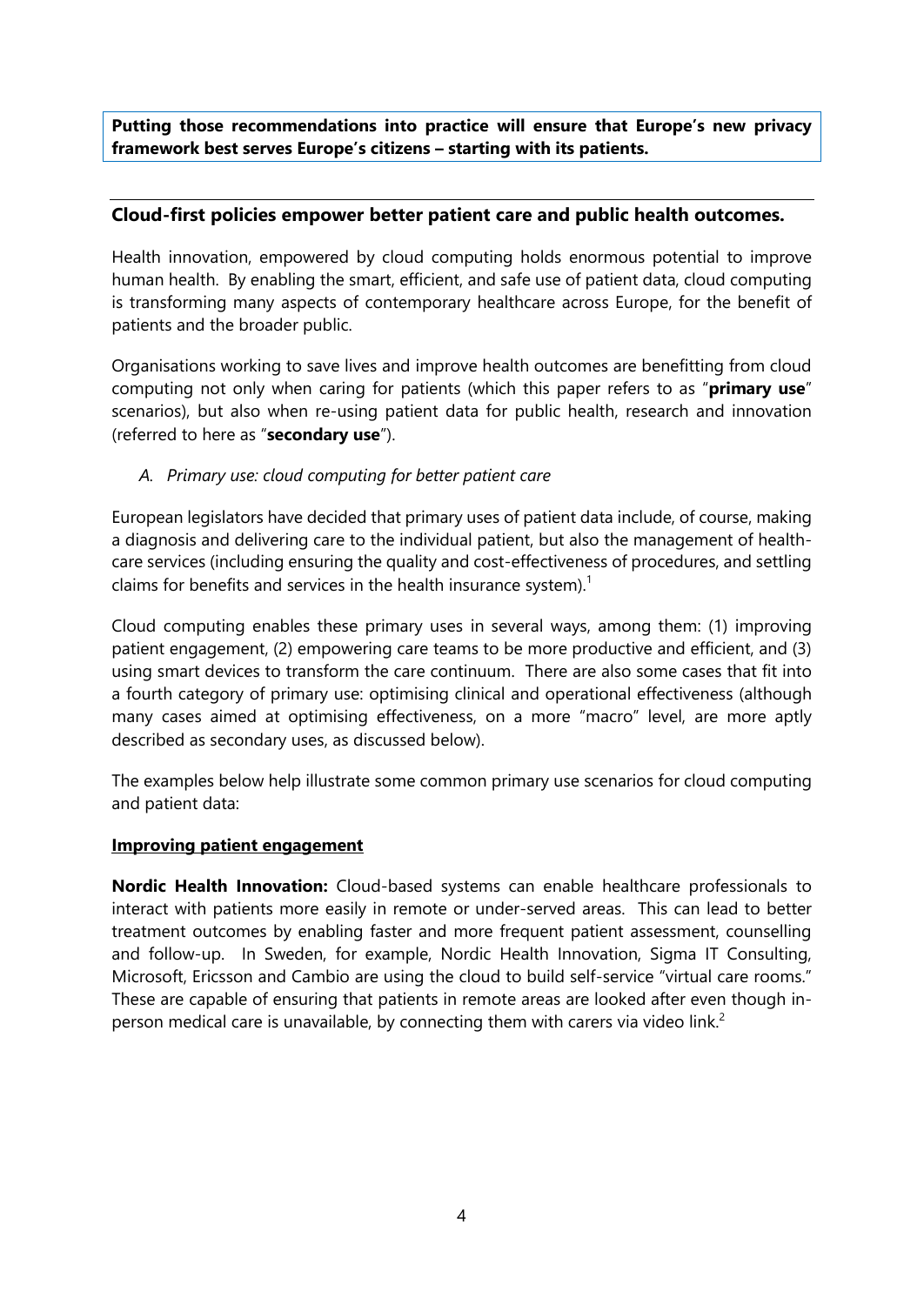

*"Investing in virtual health rooms is an important step in our new, modern health care. They help reduce the accelerating costs, enhance the effectiveness of health care and make it more accessible by bringing us closer to the patients."* Björn Eriksson, regional director for Jämtland Härjedalen

**NHS Blood and Transplant:** Each year, NHS Blood and Transplant (NHSBT) requires 1.6 million units of blood to meet the needs of patients across England. A new cloud-based system helps NHSBT attract and schedule new donors, process their blood, and finally track, distribute and use blood donations. $3$ 

> *"People could register to be a donor and it could take up to a month for them to get access to the website. We went from there, to seeing a donor registering to be a donor, early hours of the morning, donating blood later that day. We had about 20,000 donors using the old website, we're now over 1.1 million donors that have access to our digital service and are using it on a daily basis."* Anthony Evans, Digital Service Manager, NHS Blood & Transplant



**Blood and Transplant** 

**HUS Terveyskylä (Health Village)**: The Hospital District of Helsinki and Uusimaa (HUS), a joint authority covering 24 Finnish municipalities, have created an online, cloud-based "virtual hospital" / "health village" space for their patients, offering them advice, topical news, self-evaluation surveys and self-care services.

#### **Empowering care teams to be more productive and efficient**

**Wijkracht**: The social workers at Wijkracht are passionate about helping people. But they know that to deliver meaningful services, they must get into the community, not sit in an office. Wijkracht uses Office365, Skype for Business and OneDrive for Business to ensure their social workers have the information and tools they need in the field, but can keep that information safe and secure.



*"Now the information is available for me on the streets where I work with the youth-- in the neighbourhood, with people at home, wherever I like."* Tim Blanken, Wijkracht Social Worker

**Brighton and Sussex University Hospitals Trust:** Brighton and Sussex University Hospitals (BSUH) Trust turned to Skype for Business to enable a telemedicine program that allows consultants to assess stroke patients much faster, even when they are offsite or out of normal working hours. As an added benefit, BSUH Trust realised cost savings by using Skype for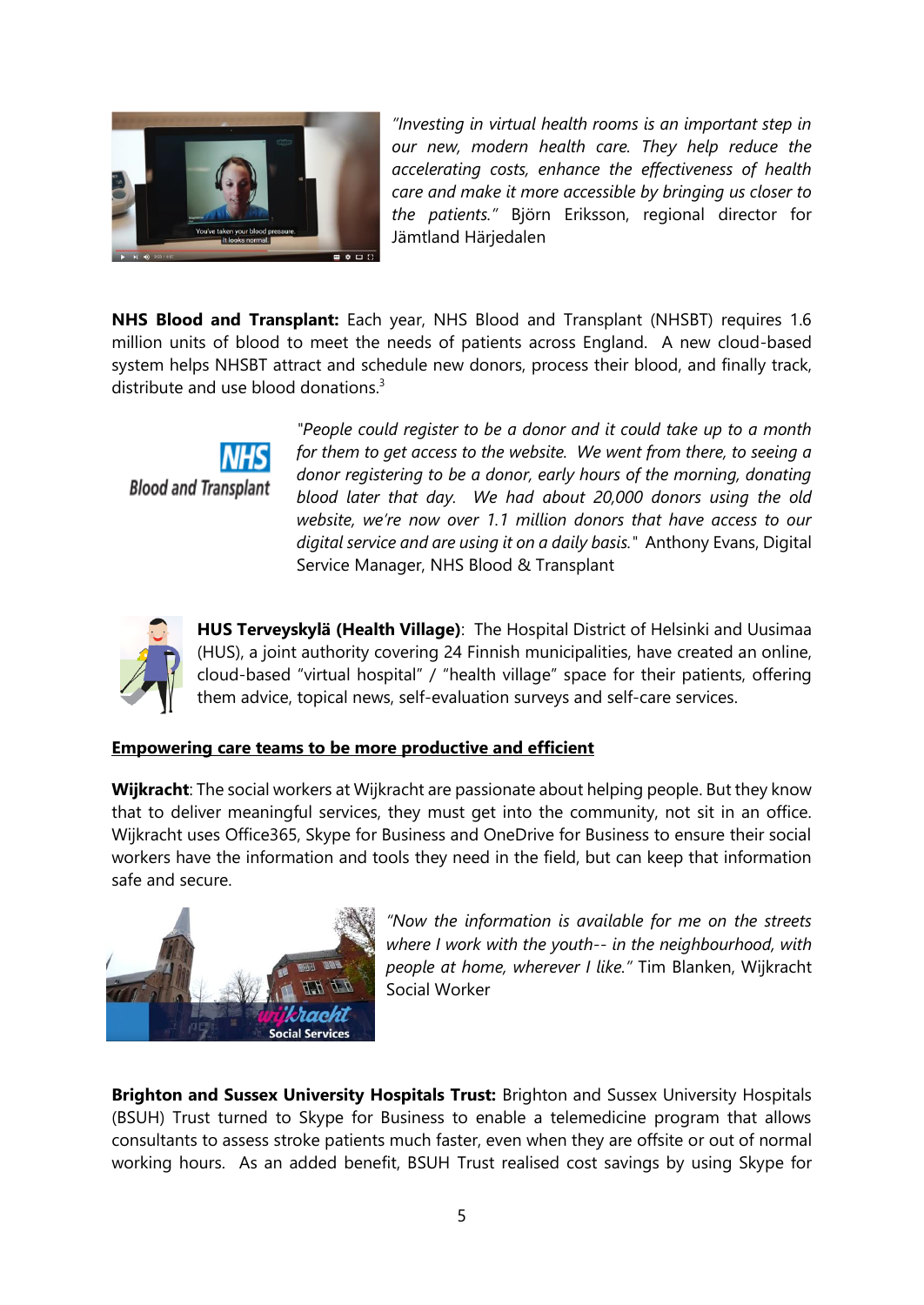Business over a bespoke Telemedicine system – allowing those savings to be redirected to other pressing patient needs.



*"The patient is likely to do better, because we know if you treat people quicker, less brain cells are impacted."* Ingrid Kane, Consultant Stroke Physician

#### **Use of intelligent devices to transform the care continuum**

**DERPi**: The Diabetes Education Research and Prevention Institute (DERPi) created the Hyperglycemia in Pregnancy Trinidad and Tobago (HiPTT) app, which facilitates a system of data logging, analysis, visualisation, archiving and communications necessary to provide efficient support to pregnant women and identify diabetes risk early in pregnancy.



*"At the heart of HiPTT is a web portal which supports the full cycle of data entry, flow and visualization between patient, doctor and medical laboratories for the management of diabetes in pregnancy."* Surujpal Teelucksingh, DERPi Board Member.

**Poole Hospital NHS Foundation Trust, the University of Kent, Shearwater Systems and**  [Graphnet Health](http://www.graphnethealth.com/files/7114/7377/7754/Poole_Hospital_NHS_Foundation_Trust_-_Case_Study.pdf)**:** This collaborative group of organisations is leveraging Azure to collect and analyse data from targeted patient groups supported by a wearable device in order to determine the feasibility of developing tools for patient care management.

*"I do feel excited about the idea that we can do something which meets the needs of the patient to actually improve their quality of life"* Dr Rupert Page, Consultant Neurologist, Poole Hospital

#### **Optimising clinical and operational effectiveness**

**Epimed:** By better aggregating data and making use of predictive analytics through Azure Machine Learning, Epimed is helping clinicians define the best care pathways for each patient. In one health system this has resulted in a 21% reduction in Hospital Acquired Infections in the Intensive Care Unit (ICU) and a drop in ICU mortality rates.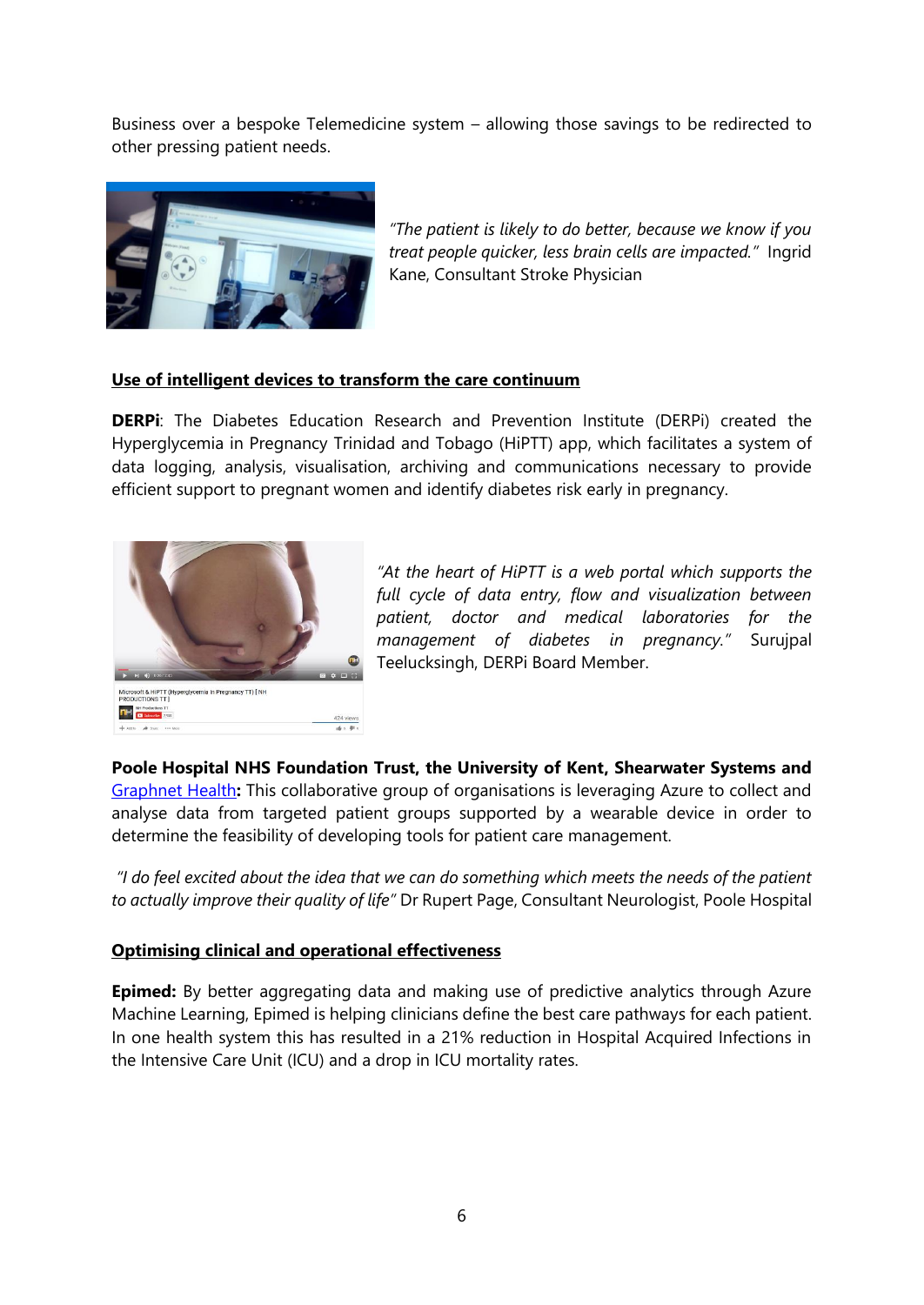

*"Being able to deliver data driven care, you can actually save lives in the end."* Dr. Jorge Salluh, Epimed CEO

**NHS Blood & Transplant**: NHSBT offers a real-world example of use of the cloud to drive operational and clinical efficiency around DNA sequencing.



"*We're the first blood service in the world to sequence people's DNA for the purposes of stem cell transplants. With the cloud, we're able to store and manipulate enormous amounts of data, which we simply couldn't do if we were using on-premises technology. That means we can get a sample to a hospital within days whereas before it used to take many months to achieve the same objective. And with patients who have things like leukaemia and need stem cell transplants, days do really matter. . . . We reckon we're saving about £1.2m a year initially and that's going to go up to £1.6m a year just on the booking service alone.*" Ian Trenholm, Chief Executive, NHS Blood & **Transplant** 

Health institutions are also using the cloud for more routine but nonetheless important dayto-day research and analysis tasks, such as monitoring clinical efficiency and safe equipment use. Siemens has created a cloud-based platform, *Teamplay*, for at-a-glance sharing, analysis, and comparison of data from radiology machines spread across multiple locations. Teamplay allows radiologists to check that equipment is being used appropriately, and that patients are neither being exposed to overly high doses of radiation (*e.g*., X-rays), nor being kept waiting due to slow equipment turnaround times. The technology is already part of daily radiologist routines at Augustinian Hospital in Cologne, Germany.<sup>4</sup>

*B. Secondary use: leveraging health data and the cloud to improve research and innovation for patients and society as whole*

In addition to primary use, patient data – and cloud computing – can have extraordinarily valuable *secondary* uses. These secondary uses traditionally include statistical and scientific research. But they also include a range of uses that help public health and optimise clinical and operational effectiveness across the system, such as monitoring and combatting causes of mortality, morbidity and disability in society, understanding health care



needs, ensuring optimal financing and allocation of resources, and other efforts to ensure high standards of quality and safety of health care, drugs and medical devices. $5$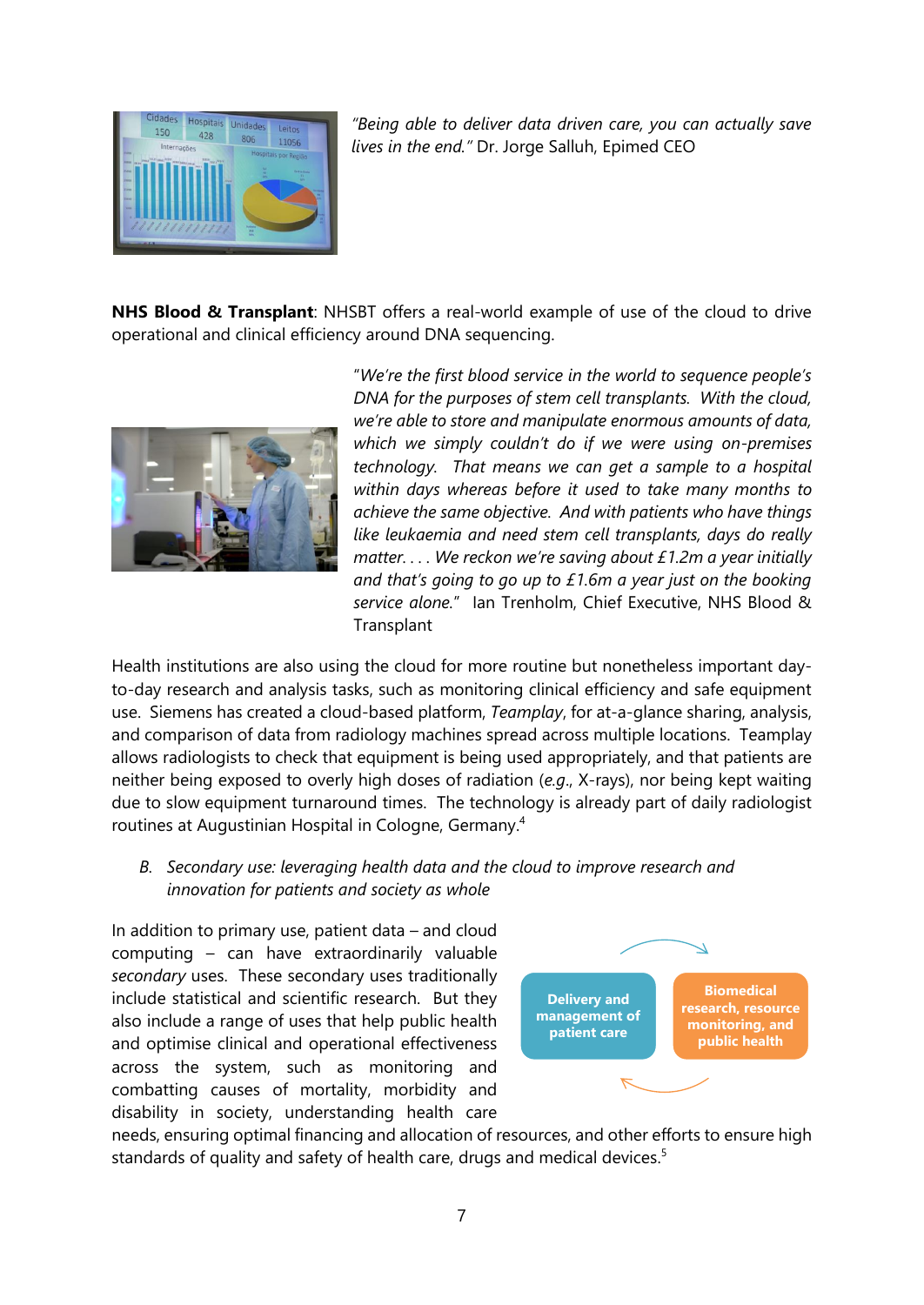Broadly, primary uses will be characterised by direct relevance to the services delivered to the patient – making a diagnosis, providing the treatment, billing, and ensuring that their care is delivered in a safe and efficient fashion. Secondary uses, meanwhile, are generally motivated by the wider public interest, even if the patient might be among the intended beneficiaries (*e.g.*, improving outcomes for all patients with a similar disease).<sup>6</sup>

Ultimately, however, the precise line between primary and secondary uses may not always be clear, and may itself be up for debate as policymakers work through these issues. For instance, there are many opportunities for healthcare providers to use basic facility operations data to spot trends in care outcomes more quickly (for example, a spike in post-operative infections) that will enable the facility to take faster remedial action. Many of these types of uses are traditionally grouped within primary uses. Use of that same data for tracking the spread of a disease *across regions*, however, might typically be seen as secondary use.

Fullerton Health offers another example of secondary use:

**Fullerton Health:** Fullerton Health operates over 200 medical centres across 5 markets in Asia Pacific. They used cloud based analytics to identify for one client that 10% of the client's employees were behind 70% of claims. Additional analytics information subsequently allowed Fullerton to develop a chronic disease program that ultimately reduced claims among this group of patients by 60%.



*"Once the problem was defined and quantified, prescriptive analytics helped to create a plan to tailor processes for this employer to include better care pathways resulting in improved care for employees with chronic conditions." Tom Lawry, Director, Worldwide Health, Microsoft Corporation*

Secondary use could in principle be conducted on in-house, nationally-maintained *or* cloudbased platforms. The legacy restrictions discussed below, such as a need for patients to consent to the minute details of each research project, can prevent secondary use whatever infrastructure it would propose to use.

Yet cloud computing can be uniquely *transformational* in helping researchers conduct better, faster and more powerful secondary use. After decades of purchasing and maintaining onpremises mainframes and computing clusters – often at great expense – many research centres are turning to cloud computing. This allows these institutions to meet their ever-increasing processing needs in a secure, resilient, cost-effective, and scalable fashion, without the loss of flexibility, choice, innovation or national exclusivity (preventing international collaboration) that can characterise attempts to create national self-hosted IT platforms.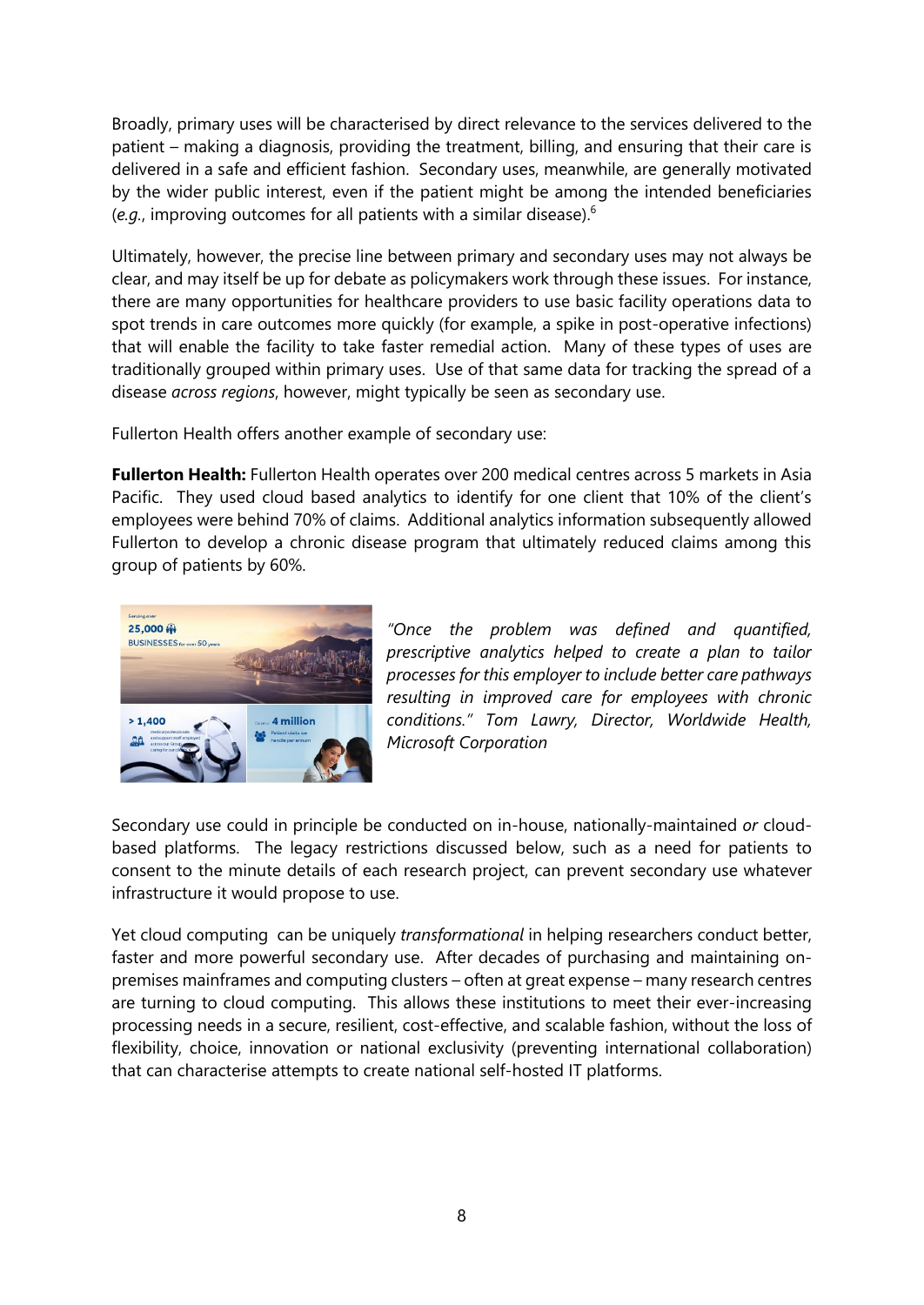|                                                                                | <b>In-house IT</b>                                                                                                                                                                                                            | <b>National (public)</b><br>ΙT                                                                                                                                                                                                                                                        | <b>Cloud</b>                                                                                                                                                                  |
|--------------------------------------------------------------------------------|-------------------------------------------------------------------------------------------------------------------------------------------------------------------------------------------------------------------------------|---------------------------------------------------------------------------------------------------------------------------------------------------------------------------------------------------------------------------------------------------------------------------------------|-------------------------------------------------------------------------------------------------------------------------------------------------------------------------------|
| <b>Affected by</b><br>secondary use<br>restrictions?                           | <b>Yes</b>                                                                                                                                                                                                                    | <b>Yes</b>                                                                                                                                                                                                                                                                            | <b>Yes</b>                                                                                                                                                                    |
| <b>Potential</b><br>benefits for<br>society                                    |                                                                                                                                                                                                                               | ╋                                                                                                                                                                                                                                                                                     | ++                                                                                                                                                                            |
| <b>Effort and cost</b><br>for<br>implementation<br>and future<br>modifications | <b>Most institutions</b><br>likely cannot build<br>and maintain their<br>own reliable hyper-<br>scale computing<br>infrastructure and a<br>broad library of data<br>analysis tools<br>(including machine<br>learning and AI). | €€€€<br><b>National IT projects</b><br>have a track record of<br>over-promising,<br>under-delivering<br>and vastly<br>exceeding budgets.<br>Construction and<br>operating costs are<br>essentially <i>fixed</i> -<br>there is no way to<br>reduce costs during<br>periods of low use. | €<br>Each user benefits<br>from the cloud's scale<br>and<br>competitiveness,<br>driving quality and<br>choice up, and prices<br>down<br>Users only pay for<br>what they need. |

Hamburg-Eppendorf University Hospital is a case in point: it recently migrated its DNA sequencing data analytics to the cloud. Its researchers praised the "enormous" step forward this represented, as analyses that used to take weeks can now be done in a matter of days. The effort has been so successful that the Hospital is currently looking to expand the gene analytics platform beyond its original research purpose, for use in direct cancer patient care.<sup>7</sup> Other countries are beginning to emulate this approach. In Finland, for example, Helsinki University Hospital and BC Platforms are building a cloud-based cancer data management and analysis platform for the University's researchers.<sup>8</sup>

Ethical use of machine learning and artificial intelligence (AI) could mark the next frontier in cloud-powered healthcare innovation. $9$  Using the cloud, scientists are already analysing massive datasets to drive major advances in language and image recognition, self-improving computational algorithms, and pattern or anomaly detection<sup>10</sup> – all of which could have direct applications to many important healthcare challenges. They could revolutionise machineassisted diagnosis, biomedical and epidemiological research, and routine risk stratification and preventive care, which ensures that the most at-risk patients get the most immediate attention from healthcare providers. In some cases, image recognition algorithms are already outperforming pathologists, helping physicians form a better picture of patients' prognosis.<sup>11</sup>

Spain's Institute of Medical and Molecular Genetics (INGEMM) at La Paz University Hospital (Madrid) is one of Europe's pioneers in the application of AI to genomics research. It is working to develop and train machine learning algorithms in the cloud, to ultimately help clinicians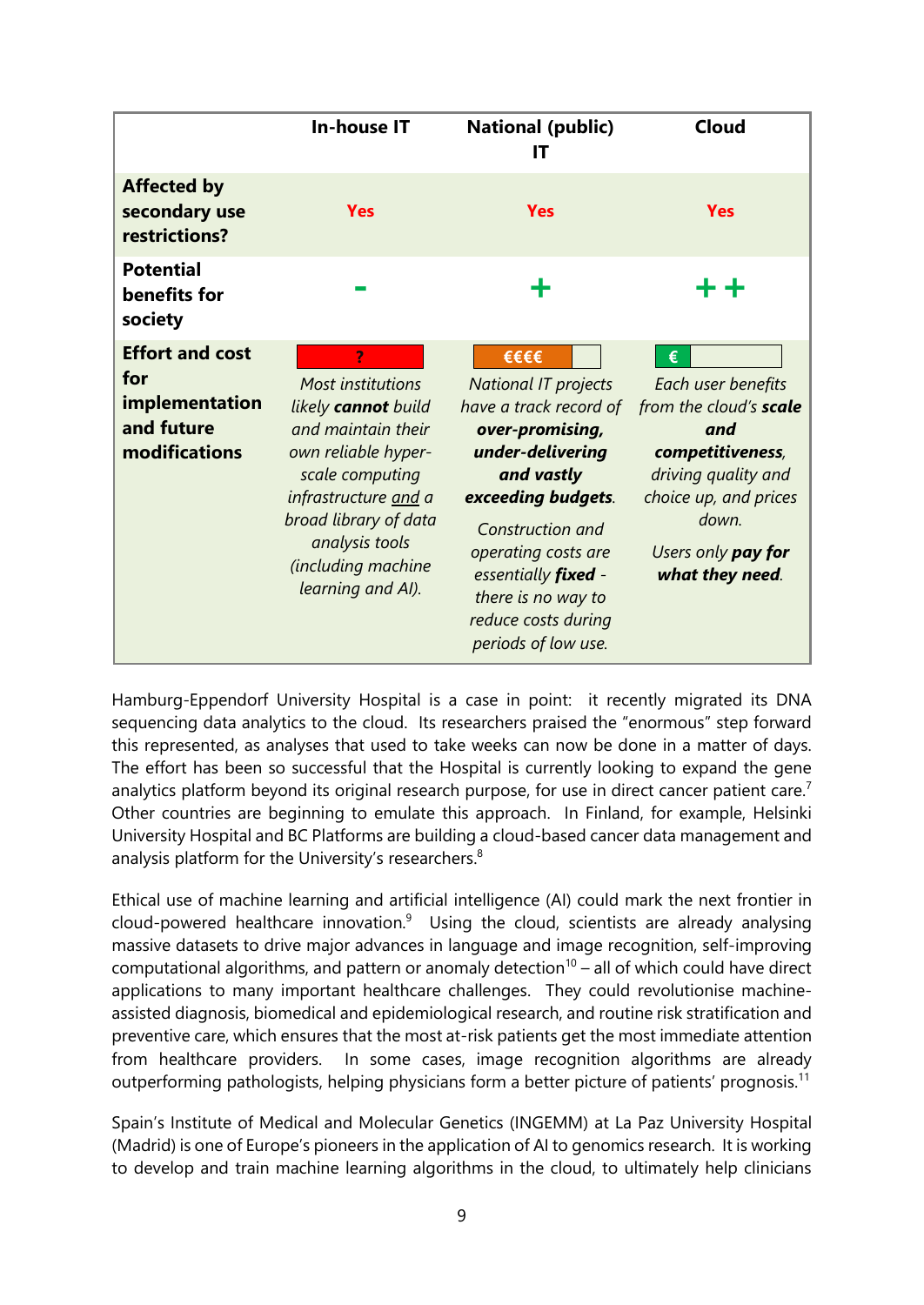spot and diagnose rare genetic diseases in children. Together with the Dravet Syndrome Foundation, for example, INGEMM is helping to find a cure for Dravet Syndrome, a rare but severe form of epilepsy. INGEMM and the Dravet Syndrome Foundation are using the cloud to power next-generation DNA sequence analysis, and for the safe storage of over 40 terabytes of genetic data.<sup>12</sup>

The use of AI and machine learning in health is also receiving support at the international level. The European Commission, for example, is one of several organisations supporting research in this area – including funding for the *INdividual Vascular SignaTure* (INVeST) programme, which seeks to apply machine learning to personalised management of cardiovascular disease risk.<sup>13</sup> The private sector is also actively engaged. For example, Microsoft recently announced Project Hanover, a "moonshot" company initiative to develop new, cloud-based tools for cancer research.<sup>14</sup> It also provides significant support to researchers across disciplines, including health.<sup>15</sup>

The application of AI and machine learning to secondary use of data means creating tools that can continually improve based on real-world data; in effect, they would help us learn from today's care to improve tomorrow's. Cloud computing and AI are therefore essential to integrated and intelligent health systems: they strengthen and accelerate the positive feedback loop between primary and secondary uses of data.

To seize the benefits of health innovation and empower better health outcomes, health authorities and data protection authorities can embrace the following **ideas and recommendation for action**, fostering a healthy debate with key stakeholders at national and international level.

### **1. Regulators and policy makers should be sensitive to differences between "primary" and "secondary" uses of health data**.

As with any other policy decision in the health sector, choices need to put "patients first," and focused on advancing the overall interests and welfare of patients.

We can – and should – be going "cloud-first", since infrastructure type, by and large, has no appreciable impact on patient privacy (on the contrary, by improving data security and information governance, it can enhance it). Instead, the key issue for stakeholders is working with patients to understand, and weigh in the balance, their perspectives and interests with regard to the different ways in which their data can be used.

 At one extreme, placing few or no limits on the use of patient data may mean that progress is quicker, care is more efficient, and overall health benefits increase for both individual patients and wider society. However, patients may be left feeling they have little control over their own private information, and no confidence that their data is being used appropriately. They may even fear discrimination, higher insurance costs, or other adverse effects, which might lead them not to seek medical help in the first instance. While some patient groups (*e.g.,* those with life-threatening or chronic illnesses) may be more comfortable with this approach, others may not.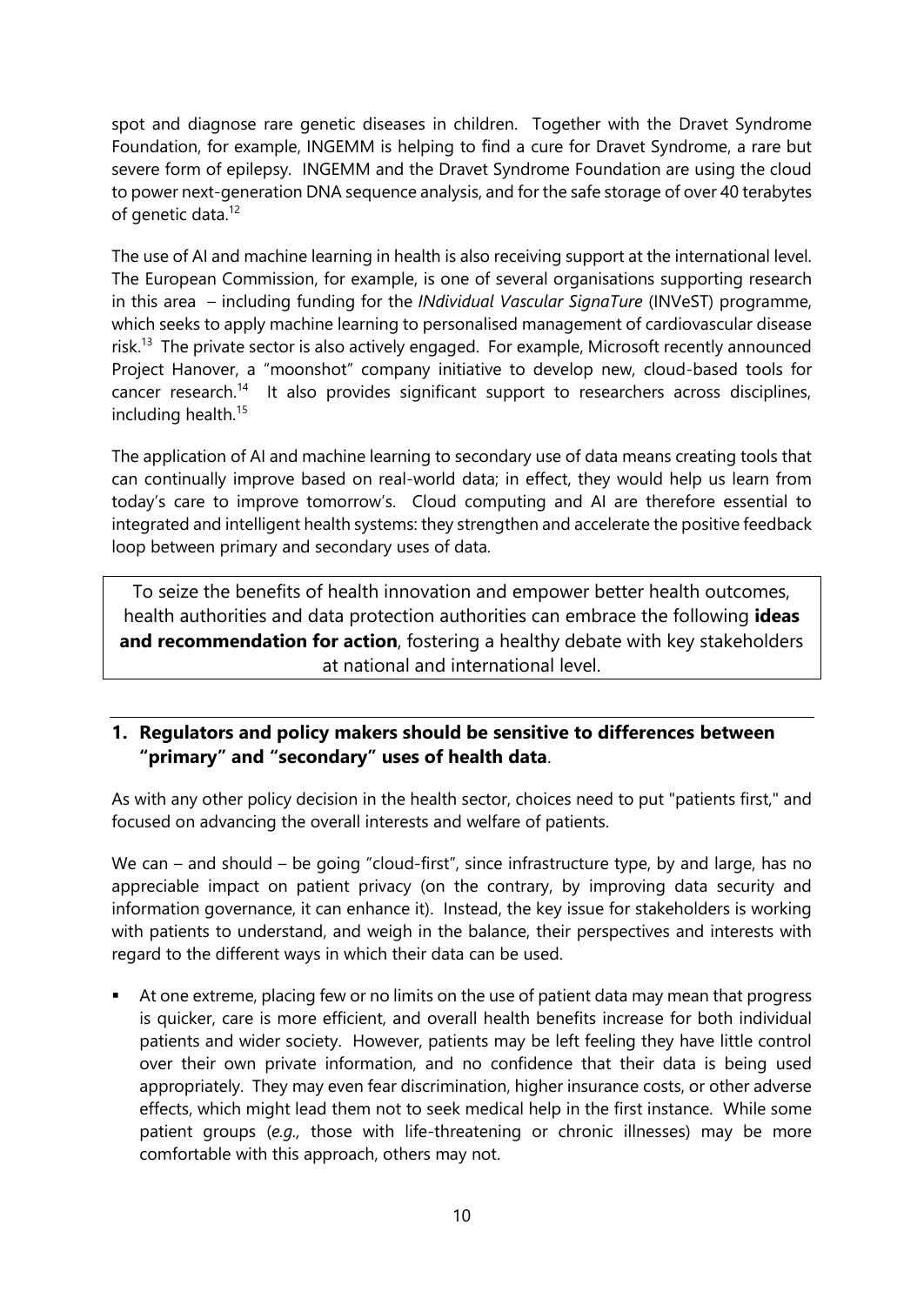At the other extreme, placing excessive restrictions on patient data may prevent effective and timely treatment of the patient by all members of the care team – a risk that might be particularly acute in complex or urgent care cases. Overly rigid consent requirements might prevent effective treatment altogether, such as where the patient is incapable of providing the necessary consent or understanding what consent is being sought. Patient data may end up being *less* secure where restrictions have the effect of mandating storage of data in outdated on-premise computer systems, or even paper files. In some cases this is overly complicating cloud deployments, requiring hybridised systems where there might otherwise be no need to deploy them. And of course, excessive restrictions on secondary uses will slow research into new treatments and cures, and prevent people from discovering healthcare system inefficiencies and inequalities.

Having the patient as sole custodian and gatekeeper of their data can work in limited circumstances – for instance, patients allowing doctors to access data from their wearable devices, or volunteering for "data donation"-type projects. But it comes at a major cost to society (and even to their own care) if pushed to an extreme: it skews studies in favour of volunteers, it makes delivery of care less efficient, and it cripples potentially life-saving research and innovation.

The need to balance privacy against other important interests when setting health policy is a well-established issue. The European Standards on Confidentiality and Privacy in Healthcare (the "Principles") were developed by ethicists, healthcare practitioners and privacy experts a decade ago, with the support of the European Commission. The Principles state that:

*"Healthcare professionals should respect the following three key principles of healthcare confidentiality:*

- *Individuals have a fundamental right to the privacy and confidentiality of their health information.*
- *Individuals have a right to control access to and disclosure of their own health information by giving, withholding or withdrawing consent.*
- *For any non-consensual disclosure of confidential information healthcare professionals must have regard to its necessity, proportionality and attendant risks."<sup>16</sup>*

The Principles mirror European data protection law, including Article 8 of the EU Charter of Fundamental Rights,<sup>17</sup> Article 8 of the European Convention on Human Rights,<sup>18</sup> and Article 8 of the EU Data Protection Directive (95/46/EC).

These fundamental European rules all highlight that consent-driven, patient-controlled approaches to the use of patient data are superficially attractive, but that there is nevertheless a strong need for such data to be available for use even in certain cases where express consent is not available.

The rules therefore generally permit use of health data without the patient's consent for (*inter alia*) medical purposes, some forms of research, and other substantial public interest situations, so long as this is proportionate. Determining where the appropriate balance should be struck may depend in significant part on whether the data is being used for primary or secondary purposes. More specifically: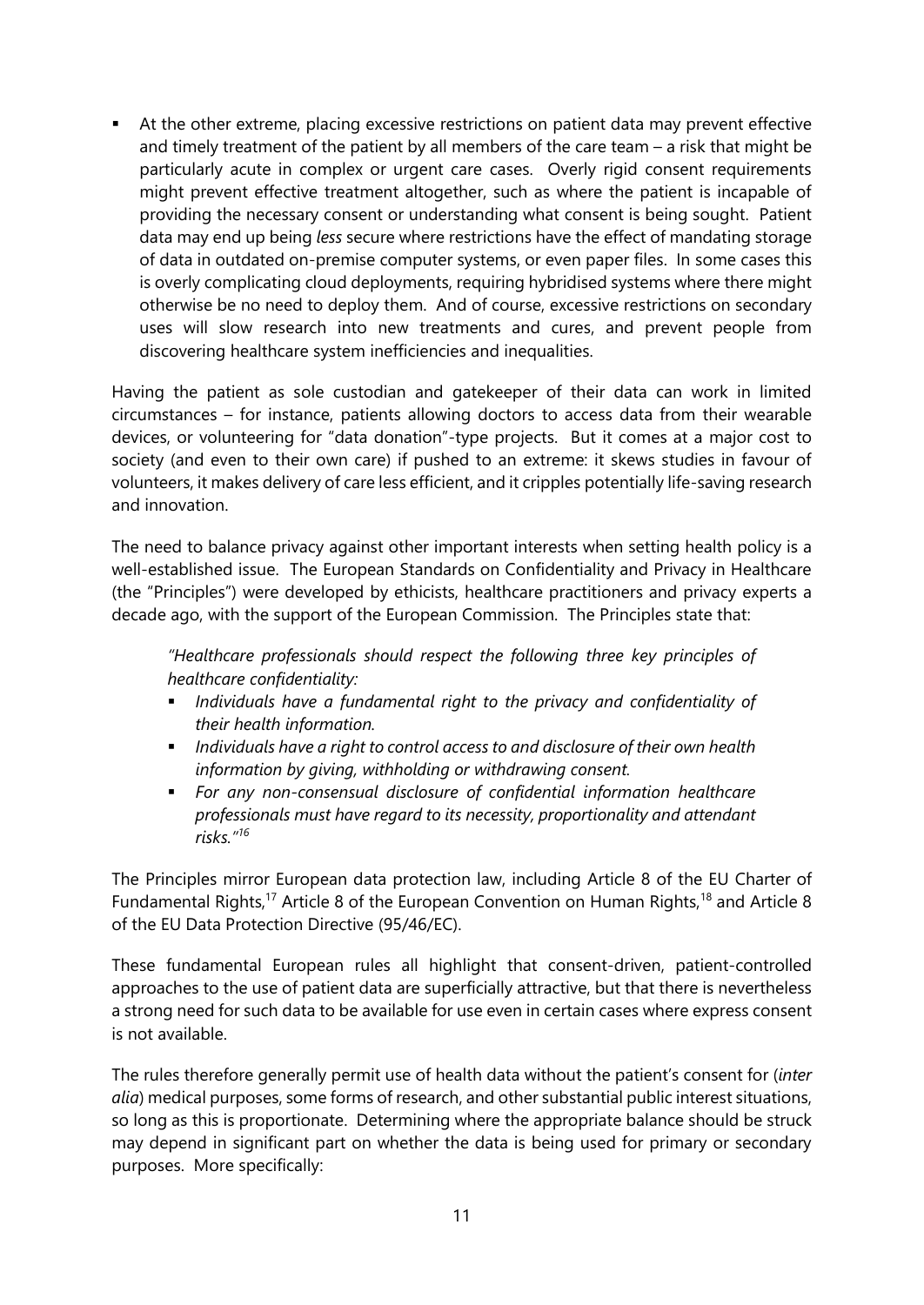- For primary uses, patients are likely to be concerned first and foremost with effective and efficient delivery of care, and that any information about their care is stored in a manner that unauthorised third parties cannot access it. Rules and policies should be appropriate to those considerations. With regard to cloud computing, this means that technology providers should ensure their cloud technologies meet robust industry security standards, that healthcare providers should pro-actively adopt those robust cloud-based solutions for patient care, and that policymakers should seek to eliminate unnecessary regulatory "blockers" to use of secure and effective technologies. This position should be harmonised across Europe.
- For secondary uses, in contrast, patients might have greater concerns about how their health data is being used and with whom and in what form it is being shared – and in particular that their data is not being used in ways that could adversely affect the patient's own interests at a later point in time. Patients may also be concerned about the quality and scope of data held about them in a healthcare record they have never seen. All stakeholders in the healthcare ecosystem should take these and similar concerns into account and should not neglect the importance of public consultation around secondary uses. $19$

This approach is consistent with data protection rules in other major jurisdictions, including the U.S. Health Insurance Portability and Accountability Act (HIPAA) and related U.S. rules, which lay down strict patient privacy protections. There, the question is not whether patient data can be stored in the cloud (it can, and often is), but rather whether it will be handled securely and confidentially. As for patient control, the HIPAA Privacy Rule makes a distinction between primary and secondary uses, imposing substantially more stringent restrictions on the disclosure of identifiable patient data for secondary uses.

Crucially for Europe, this position is also consistent with the Data Protection Directive, and its replacement, the General Data Protection Regulation (GDPR).<sup>20</sup> The basic EU rules are agnostic as to how health data is stored (in paper files, or digitally; on the premises, or in the cloud), so long as it is safe and patients' rights are respected. Those rules specifically seek to eliminate barriers to the free flow of such data within the EU, and also permit its transfer to non-EU countries, so long as similarly high levels of data protection can be ensured there.

The EU rules also support the distinction between primary and secondary uses of patient data. Specifically, the Directive and the GDPR lay down a basic EEA-wide framework for confidential processing of patient data, without consent, where necessary for medical purposes, including management of healthcare services.<sup>21</sup> They impose stricter conditions around secondary uses – for instance, they permit use of patient data for research without the patient's consent only when doing so is in the public interest – and leave Member States with greater discretion in determining how and when such secondary uses are permitted. $22$ 

This distinction between primary and secondary uses is an important one and should be carried forward in Member States' thinking about policy around cloud computing in healthcare.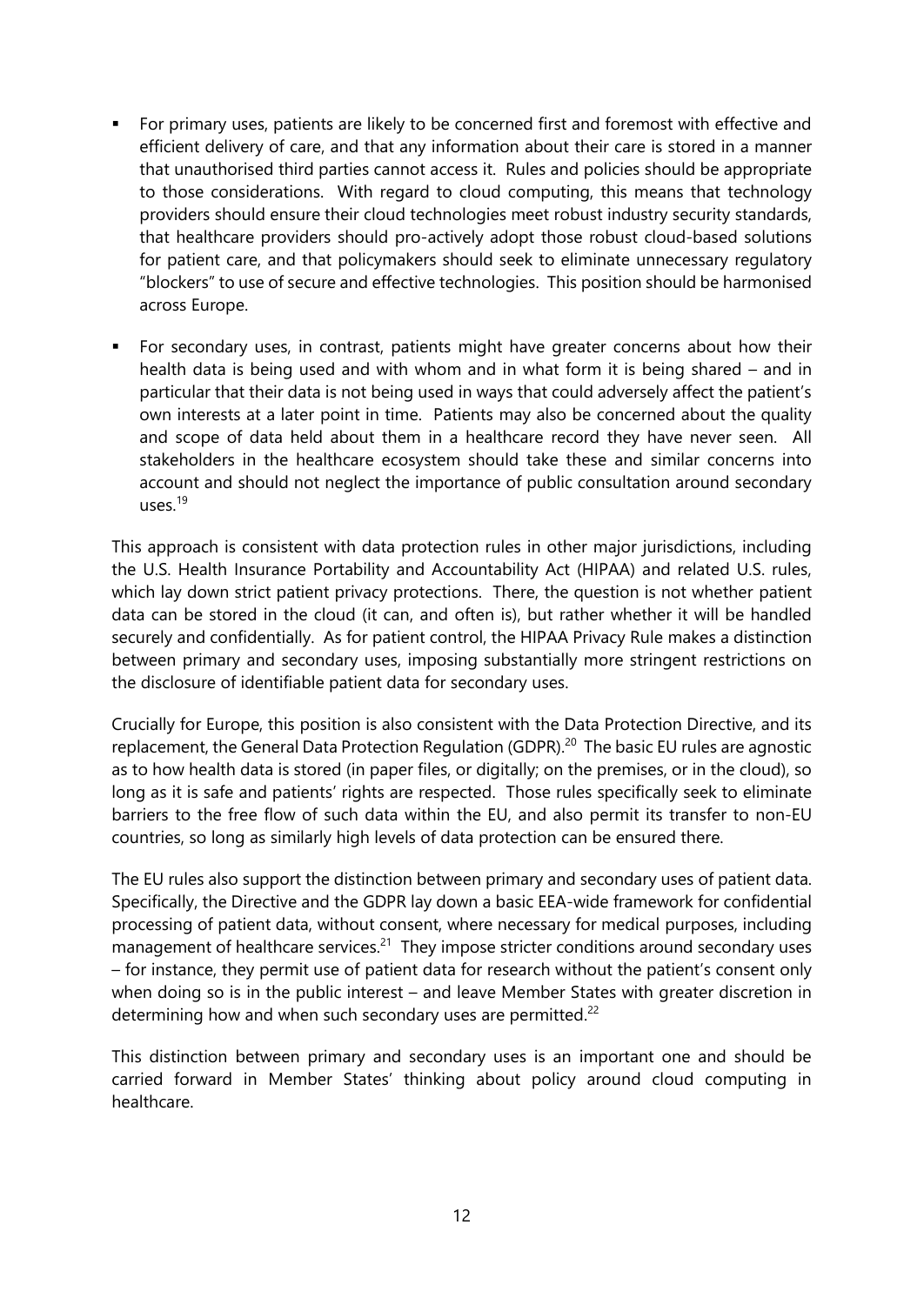## <span id="page-12-0"></span>**2. "Cloud-first" policies should be promoted to improve delivery of care across Europe.**

Patients are less likely to have concerns about consent and the location of their data (for instance in the cloud), when their data is used for primary purposes. This is a view shared by many physicians and an increasing number of policymakers.

Requirements that data remains physically within a hospital or clinic, or even in a particular country, can impede the healthcare system's key objectives: ensuring patient safety, wellbeing, and access to affordable care. Opportunities to use regional, national or cloud-based infrastructure for better patient care can all be hamstrung by local retention requirements (or outsourcing prohibitions), but given that cloud computing arguably carries the greatest potential for improving care, that is where these legacy requirements are most harmful.

Healthcare laws requiring local storage or processing of heath data are particularly unnecessary, as national and EU data protection laws ensure high levels of protection throughout the territory, and restrict personal data from being sent to other countries unless there are effective guarantees in place that the data will receive an equivalent level of protection there.<sup>23</sup>

There is also a general consensus that patient care would be hamstrung if healthcare providers needed to obtain prior patient consent for all uses of patient data in all cases. To give just some examples of why prior consent can be unworkable for use of patient data:

- The patient may be unconscious or otherwise incapable of providing informed consent;
- Medical records might be unreliable or misleading if vital information were omitted following a patient's refusal of consent (or later withdrawal of consent) for only some data; <sup>24</sup> and
- **Preventing medical professionals from accessing a patient's data may hinder the proper** and cost-effective delivery of care.<sup>25</sup>

Instead, regulation should focus on ensuring that data is used for appropriate purposes, that it is sufficiently secure, and that the data processing can take advantage of cloud computing's significant benefits, especially at scale. EU data protection law already does this, by imposing strict security, confidentiality, training, compliance and accountability obligations on data controllers and processors. These obligations apply to all processing of health data, whether or not cloud computing platforms are used. In particular:

- Unless the patient consents, health data processed for primary purposes must be "subject"  $\dots$  to the obligation of professional secrecy or  $\dots$  an equivalent obligation of secrecy."<sup>26</sup>
- A cloud provider, and all its employees, must strictly respect confidentiality and the instructions of the institution or doctor that entrusted the data to it.<sup>27</sup>
- Security is all-important: all parties handling the data must ensure that they "implement appropriate technical and organisational measures to protect personal data against accidental or unlawful destruction or accidental loss, alteration, unauthorised disclosure or access . . . and against all other unlawful forms of processing. . . . [Such] measures shall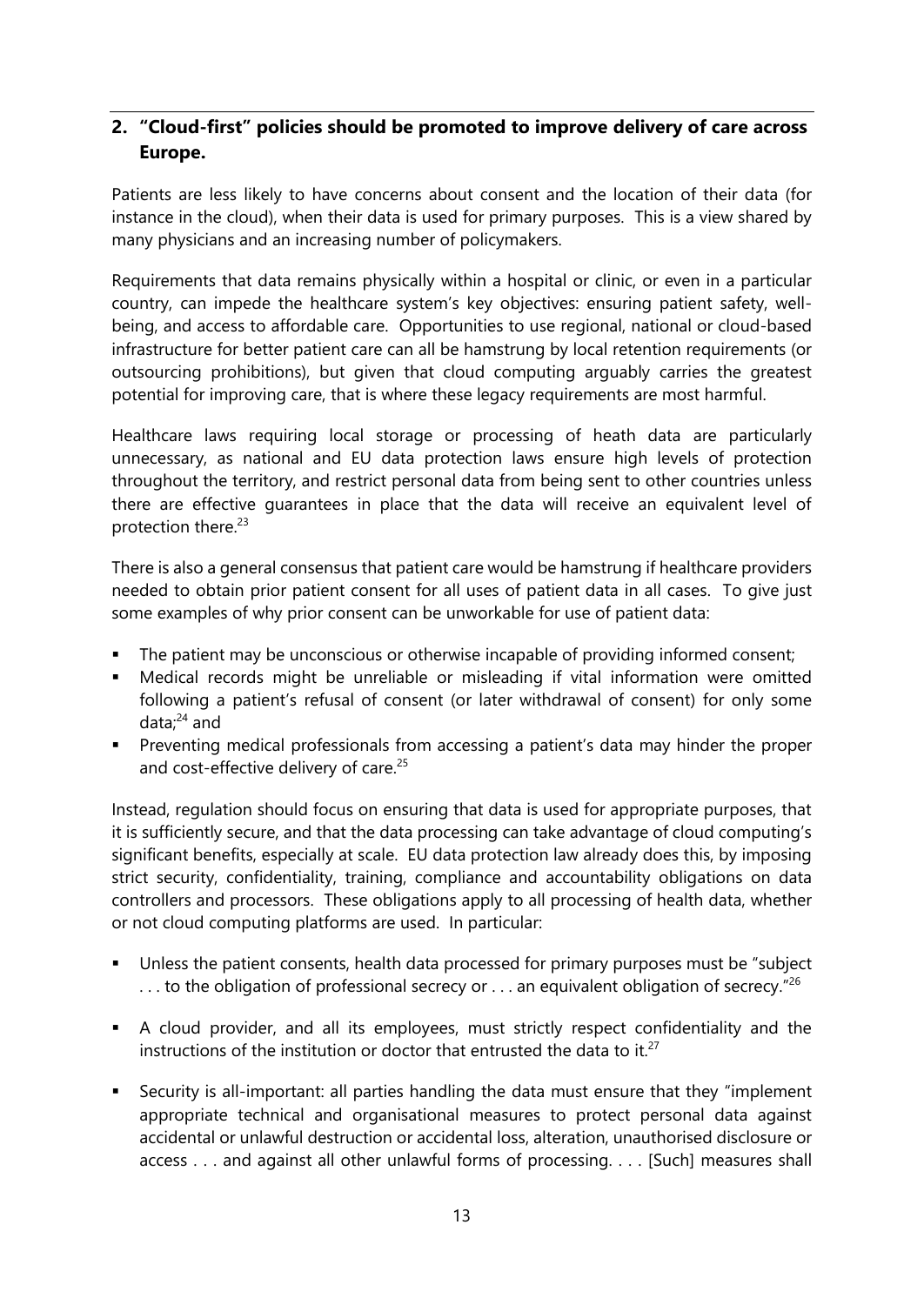ensure a level of security appropriate to the risks represented by the processing and the nature of the data to be protected."<sup>28</sup>

Despite the protections above – and the fact that a key goal of the EU's data protection regime is to eliminate barriers to the free flow of data (including patient data) across EU borders – some EU Member States (or individual regions within them) have taken steps to impose additional, country-specific requirements on the collection or processing of patient data. These requirements sit on top of the protections afforded by EU law – but having been designed around traditional (on-premises, highly-localised) computing paradigms, they are now holding back the healthcare sector's use of cloud computing to improve patient care tackle funding shortages.

The desire to provide additional protections to patient data may have noble origins. But the result has been a heavily fragmented regulatory framework around primary uses of cloud computing in European healthcare. In several countries, the regulatory environment is marked by legacy rules and requirements that offer few, if any, real protections for patient data, but impose major barriers to beneficial uses of cloud computing and related technologies in the healthcare sector. These barriers include:<sup>29</sup>

- <span id="page-13-1"></span><span id="page-13-0"></span> **Restrictions on data flows out of the country/region in question**. Many countries allow health data to be stored anywhere in the Union. But there are exceptions. For example, the English National Health Service (NHS) currently requires special dispensation before certain patient data can be stored outside England. $30$  Such data localisation rules mean that healthcare providers may be blocked from using cloud-based or other services that involve cross-border transfers of patient data – even if the service complies fully with EU data protection rules, and even if the service adheres to *stronger* data protection practices than the healthcare provider can achieve on its own.
- **Some Member States retain outsourcing prohibitions**. For example, it used to be the case that patient records in Belgium had to be kept "in" hospitals (following amendment of the rules in 2014, such records can now be kept "by" hospitals, but potentially offsite, or in the cloud).<sup>31</sup> Likewise, some German states restrict the ability to use third parties to process "social data," including certain patient data.<sup>32</sup> As in the preceding example, these and similar restrictions may prevent healthcare providers in these jurisdictions from taking advantage of cloud technologies, even if they provide superior outcomes and stronger protections than the available alternatives.
- **Some Member States impose burdensome, highly localised accreditation or other assurance requirements**. For example, France's health sector has been held back by its mandatory "patient data host" accreditation requirements. Despite initial interest, few companies applied for the accreditation, and even fewer managed to complete the procedure, prompting the French legislature and government to comprehensively reform the scheme in 2016. Highly localised requirements and procedures almost always increase costs – sometimes considerably – but may not provide corresponding benefits to patients.
- **Opt-in consent often stands in the way of digitisation and care team collaboration** (in which cloud computing can play a major role). For example, the French Dossier Medical Personnel (DMP), a national electronic health record, was launched in 2011. It cost more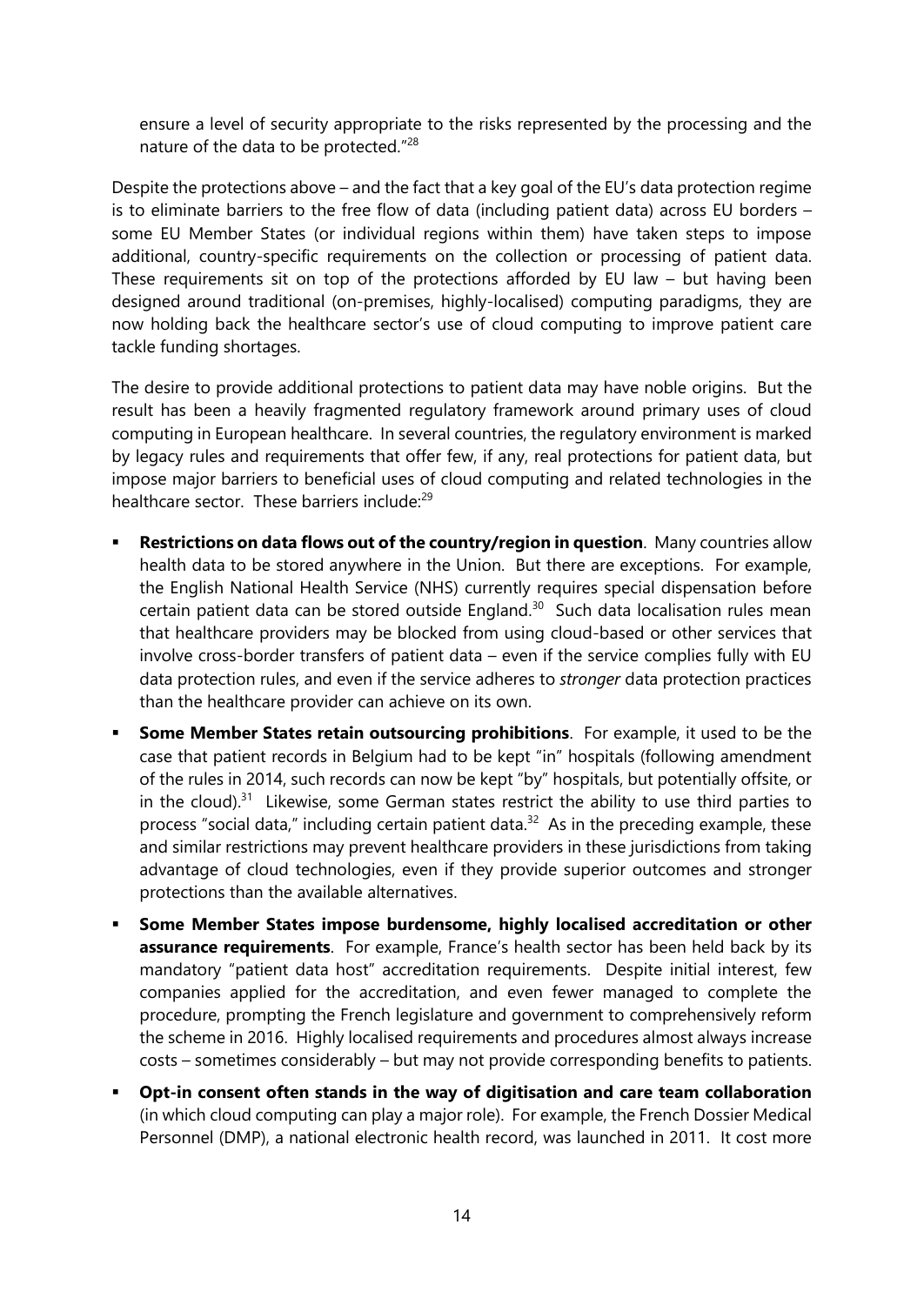than EUR 500 million to develop and deploy. But by October 2016, fewer than 1% of France's citizens had opted into the system.<sup>33</sup>

By contrast, less consent-driven systems have fared significantly better; for instance NIECR, the Northern Irish equivalent to the DMP, has seen major take-up. By contrast to the French DMP, the record's creation is based on an opt-out system; opt-in consent is generally required, however, to view its contents (with appropriate exceptions to that restriction). 34

The UK, meanwhile, decided in 2013 that it was essential to encourage physicians to share patient data more widely. Historical over-emphasis on the duty of confidentiality had been thrown into stark relief, tragically, when it was found to have contributed to public authorities' failure to detect and stop the routine abuse and eventual death of two infants at the hands of their relatives. $35$ 

Thankfully, the number of Member States that still maintain these restrictions is decreasing, potentially in anticipation of the advent of the GDPR. But for those that do, these and similar national rules continue to adversely affect patients because they prevent healthcare providers from reaping the full benefits of cloud computing and related technology advances. And for those not affected by those rules directly, uncertainty nevertheless remains. Without additional policy stimulus, this lingering uncertainty will continue to hold back adoption of technologies that could significantly improve healthcare quality and reduce costs in Europe.

In June 2016, this unsatisfactory state of affairs led a diverse coalition of healthcare stakeholders – the European Cloud in Health Advisory Council – to call for comprehensive local, national and EU-wide action to remove needless restrictions on the use of cloud computing for patient care and, conversely, to consider making it the default option for future IT deployments in healthcare. $36$ 

<span id="page-14-0"></span>In addition, 14 EU Member States declared in May 2016 that "[i]t should be ensured that data can move freely across borders, both within and outside the EU, by removing all unjustified barriers to the free flow of data."<sup>37</sup>

Likewise, the European Commission's Vice-President for the Digital Single Market has similarly emphasised that data localisation is a "dead end",<sup>38</sup> since such rules "will not lead to better protection, but to fragmentation."<sup>39</sup> The European Commission is leading a significant "free flow of data" review of data localisation requirements around Europe.<sup>40</sup> In a January 2017 Communication on the topic, the Commission concluded that, in addition to strong economic justifications, there was also a security need to remove data localisation restrictions, given that they impede use of cloud computing services, "which are much less vulnerable to attacks."<sup>41</sup> The Commission committed to "launch infringement proceedings to address unjustified or disproportionate data location measures" in Member States, and to explore further initiatives to promote the free flow of data in the Union if necessary.<sup>42</sup>

These and other policy statements have brought welcome scrutiny around the main obstacles to use of cloud computing for patient care. France, for example, is making its patient data host accreditation/certification procedures less burdensome and more internationallyaligned.<sup>43</sup> Meanwhile, the English NHS is looking at its patient data "offshoring" restrictions,<sup>44</sup> potentially to make them more agnostic about where the patient data is stored.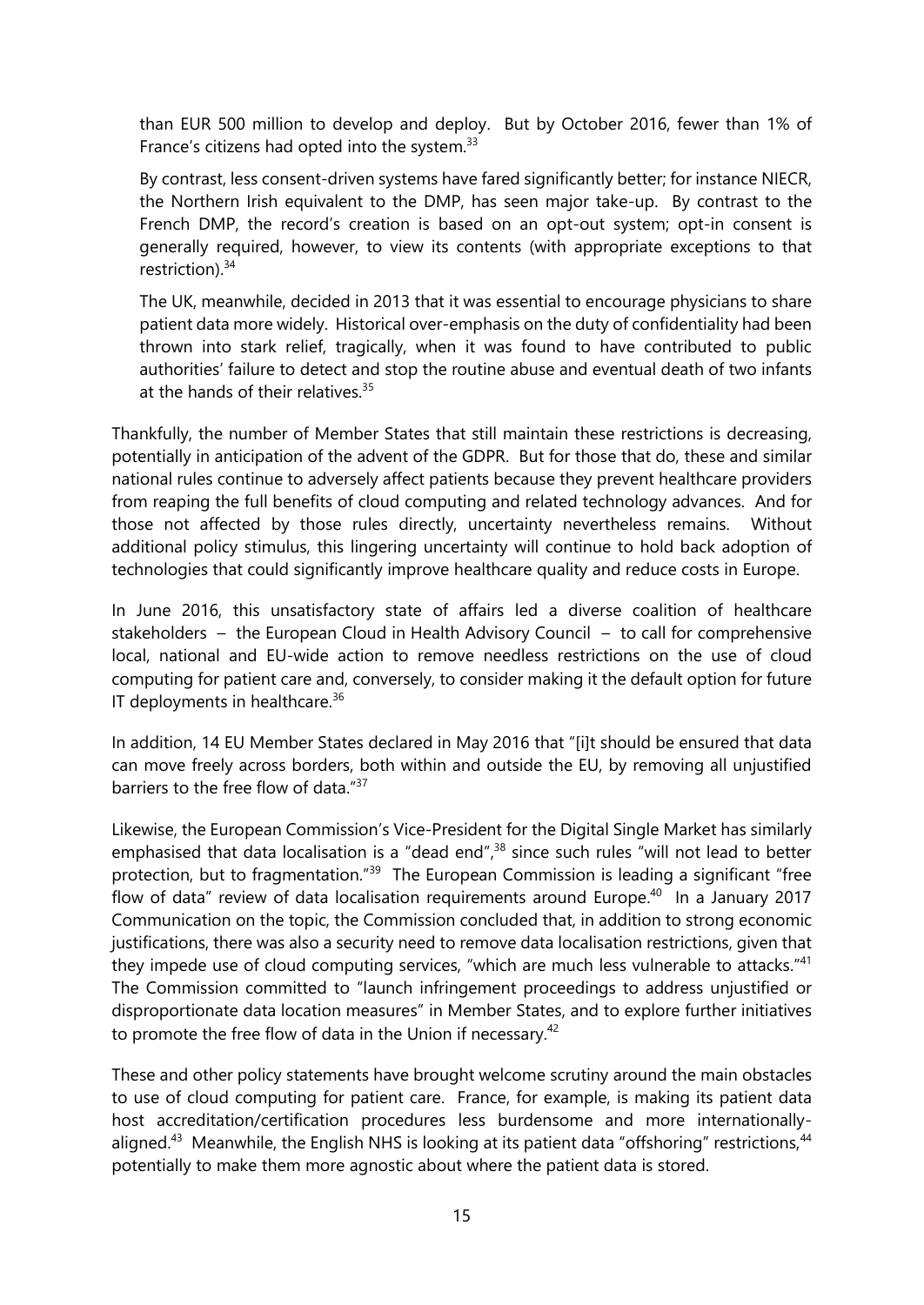Wherever possible, local requirements should be aligned with existing European or global standards, such as ISO/IEC 27001, 27002, and 27018, which set forth robust data protection requirements (ISO/IEC 27018 is specifically focused on cloud computing). These standards are already widely used in the private sector, and increasingly referenced in national regulatory and procurement rules.

Reliance on such international standards helps to promote efficiency both for cloud providers (since they do not face different requirements in every market), and regulators (who can readily approve providers that have already been certified to comply with the standard in a different market).

International alignment also significantly benefits healthcare providers, as it ensures that they can choose from an international range of providers and services. This, in turn, helps patients most of all, since they more easily can obtain the medical benefits and cost savings that cloudbased services and applications can unleash.

With that in mind, countries are increasingly looking to adopt these international standards. France, for example, is expected to replace its current unique national requirements with a streamlined certification framework built around ISO/IEC 27001. Providers who already have an ISO/IEC 27001 certification will be able to rely on it, ensuring rapid and efficient progress through the French certification procedure.

But efforts to update legacy, cloud-impeding rules need to go further and faster, and need to be supported by broader policy work. Healthcare institutions need a clear message that not only is it possible to use cloud computing to help their patients, they should *actively* be looking to do so. Ireland is a shining example. A new Cloud First Digital Policy was recently adopted by the national Health Service Executive's (HSE) eHealth Agency. According to official HSE policy, this means that "all future procurements are to be developed as 'Cloud First' solutions and will have to create a special case to not be considered in this manner."<sup>45</sup>

## **3. All stakeholders should engage in dialogue and awareness raising that drive a better understanding of the value, safeguards and ethics of "secondary use" of data.**

Given the many ways in which healthcare professionals are already beginning to use cloud platforms and cloud-based services to improve patient care, it is encouraging to see growing momentum around efforts to remove regulatory blockers to these uses. Nevertheless, when it comes to secondary uses of patient data, including (but not limited to) in the cloud, greater discussion and public engagement is needed, given patient concerns around the perceived potential risks of such secondary uses.

There is widespread consensus in many circles that data saves lives, and secondary use - like the examples given in section 1 above – must therefore be supported. Researchers, policymakers, and some patient groups are enthusiastic about the tremendous potential value of secondary use of personal data in improving healthcare and health outcomes. The European Patients' Forum (EPF),<sup>46</sup> for instance, explained that: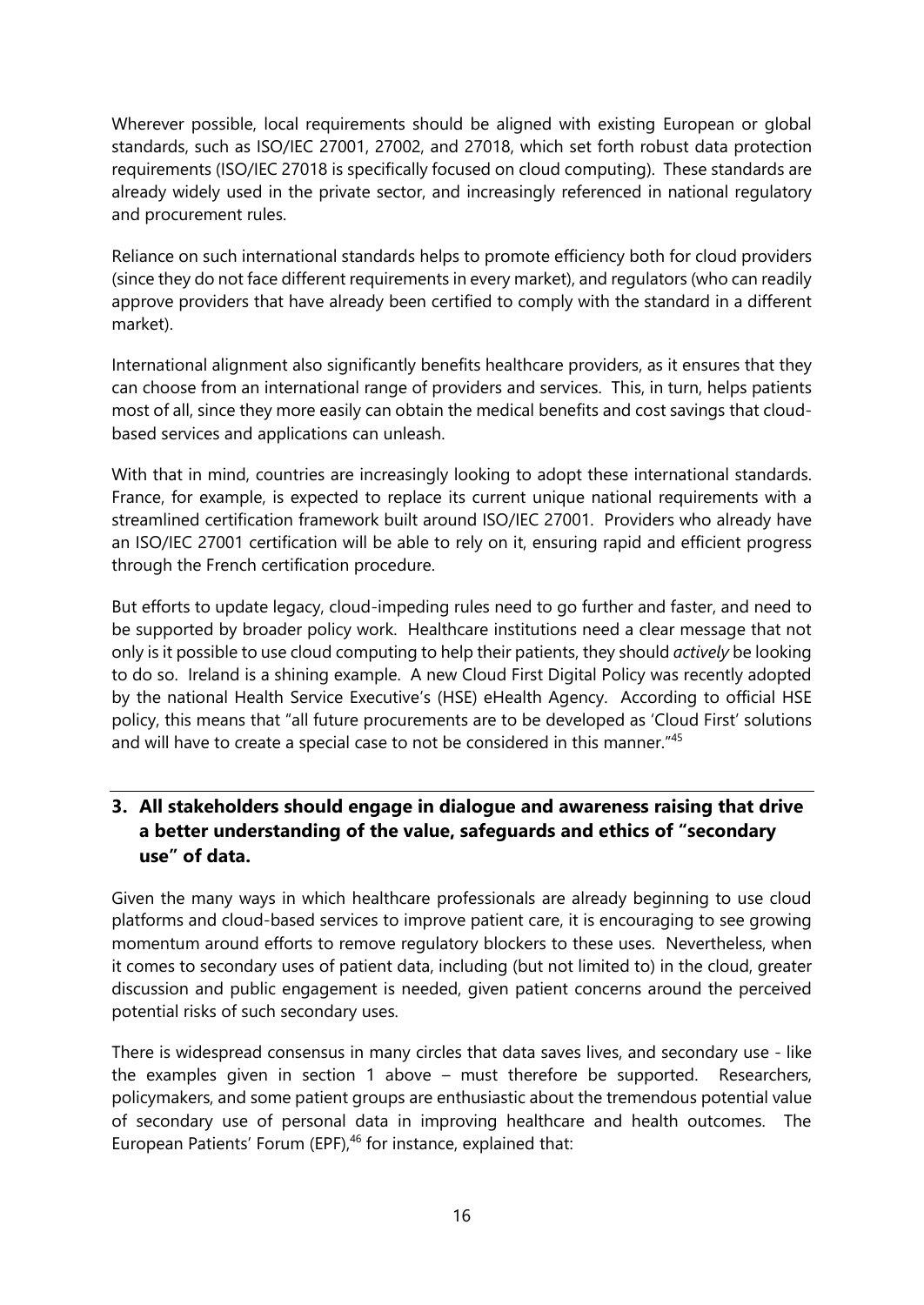"Patients are increasingly aware of the value and importance of sharing their data. From the patients' perspective, use of health and genetic data is vital to advancing health research – this includes public health, medical and social science research (including psycho-social research). This is both in the patient's interest and for the benefit of the wider community."

As a result, the EPF concluded that it is "of vital importance that [revised EU data protection legislation] strikes the right balance between guaranteeing patients' fundamental right to protection of their personal data while ensuring these data can be processed for research and health purpose[s]."<sup>47</sup> This call for balance has been echoed in statements by healthcare research charities, $48$  legislators, $49$  and official reports to a number of European governments. $50$ 

For example, the UK Clinical Practice Research Datalink (CPRD) collates data from over 650 primary care databases throughout the UK, ensuring that it is uniquely informative and representative of the wider population's ages, gender and geographical distribution. It has resulted in over 1,700 research publications that have helped improve public health and the treatment of patients – for example seminal studies of vaccine safety, cancer treatment best practice, and the management of hypertension in diabetics.<sup>51</sup> At the international level, the DECIPHER project holds genetic and clinical data from over 22,000 rare disease patients in over 30 countries. It helps clinicians diagnose and treat their patients by comparing their DNA to the database, and helps researchers cast light on rare genetic disorders - dozens of which have been identified thanks to DECIPHER, as part of the 1,000+ peer-reviewed publications that used its data  $52$ 

At the same time, members of the public – and sometimes even their carers – can have significant concerns around secondary data usage. A report for the UK government, for instance, found that "[i]n general, people were content with their personal confidential data being used for the care they received. However, people hold contrasting views about information being used for purposes beyond direct care." 53

This situation is not unique to the UK. Europe-wide, patients are more likely to be concerned about the secondary use of their health data than about using their data for primary-care purposes. Even though data is often de-identified before re-use, and the parties handling it can adopt strict controls over its security, use and dissemination – which assuages many concerns<sup>54</sup> – some remain worried that patients could be re-identified from the data.

These are important concerns. If not addressed, they could cause patients to feel that their privacy is threatened and their dignity undermined. To the extent patients worry that their data could be re-identified, they may have legitimate concerns that they could suffer embarrassment, discrimination, loss of housing, welfare benefits, insurance coverage, or employment. The resulting lack of trust might even dissuade some individuals from seeking medical treatment in the first instance. Despite the scarcity of examples of any such risks actually materialising,<sup>55</sup> they may be front-of-mind for some patients (or their doctors) when they do not feel sufficiently informed about the risks and benefits of secondary use.

Public engagement and discussion around secondary use is therefore critical.<sup>56</sup> That debate needs to explore and weigh the relevant benefits and risks – *e.g.*, improved societal outcomes in health versus potential impacts on patient privacy. Society as a whole would benefit from a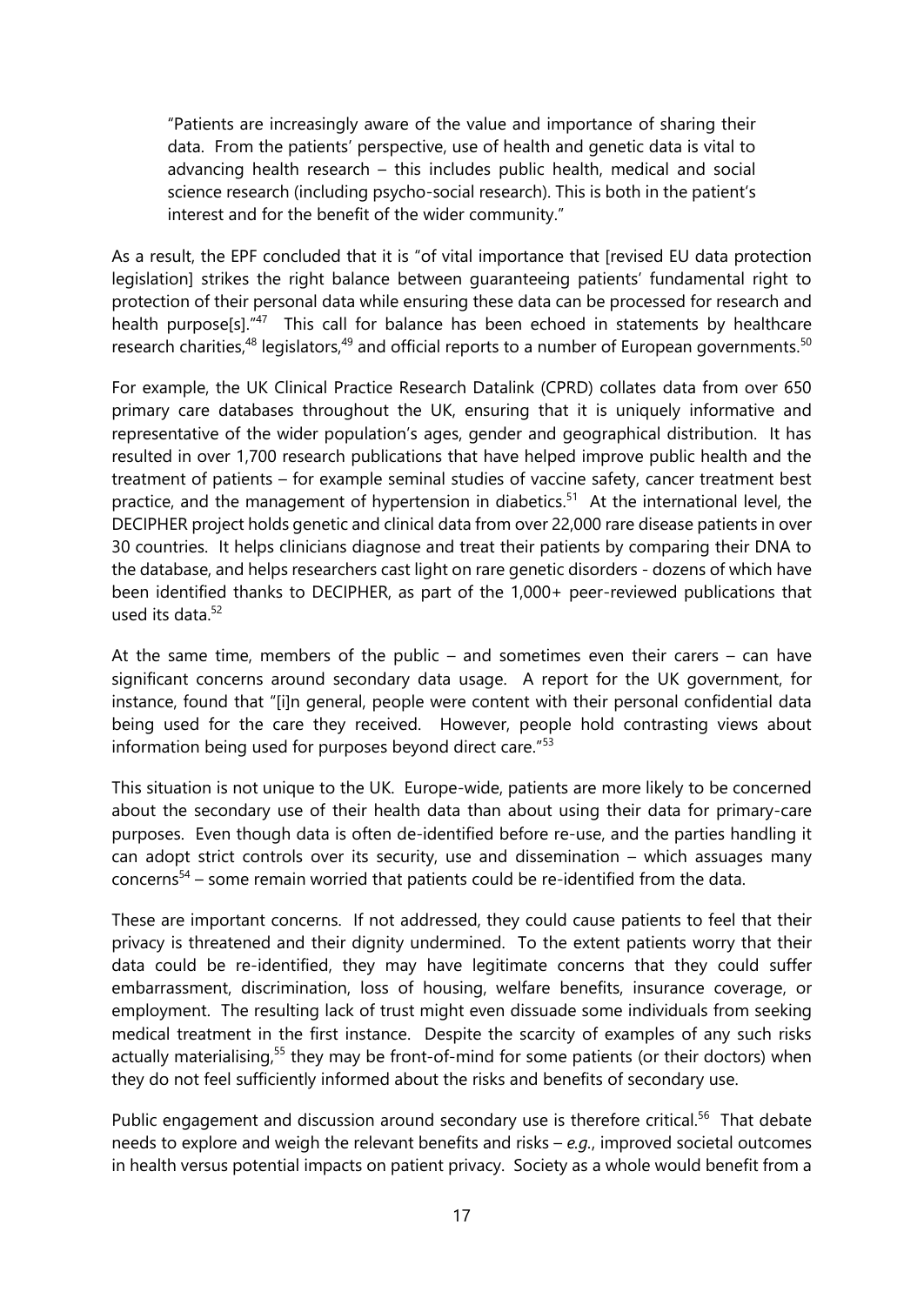stronger understanding of the effects of *not* engaging in secondary use, and of the safeguards that can and are being used to minimise any risks. Informed by that debate, privacy regulators and policymakers need to strike a reasonable balance between patient privacy concerns, and the public (including patient) interest in secondary use.

Today, countries sometimes err in favour of what they believe to be the measures that will best protect patient privacy, especially in the secondary use setting, irrespective of their possible impact on health research and society's ability to improve health outcomes and reduce costs. This may not be an optimal balance, however, and patient care, both in the short and long term, may suffer as a result.

Indeed, many of the "blockers" to cloud computing for primary healthcare uses $57$  also apply to secondary use – sometimes even more so. For instance, when giving researchers access to deidentified patient datasets for secondary use, England's "NHS Digital" authority imposes contractual restrictions preventing them from taking that data out of the EEA without prior approval, even though doing so is permitted by UK law.<sup>58</sup> This limits international collaboration by depriving UK researchers of access to some of the most advanced research tools and platforms.

Consent is an important factor in secondary use. Although under EU law, consent is not always necessary for secondary uses of sensitive personal data (provided that such uses are in the substantial public interest, and the relevant country has a legal framework in place to permit and regulate such use), some countries nonetheless require it.<sup>59</sup>

Researchers can and often do raise important objections to opt-in consent requirements. For instance, conducting new and important analyses of patient data can be impossible if such use is considered "new" and is not covered by the original consent. In such cases, patients often can no longer be contacted for a new consent, while the cost of contacting and obtaining consents from patients that are contactable may be prohibitively high. This is a problem that plagues disease registries, for example, in some countries.

Given the practical challenges of obtaining opt-in consent for all uses, and fears that patients may lose too much control over their health data if *no* consent is required, some have suggested that "opt-out" consent represents the best compromise: consent is assumed for an identified, accepted range of secondary uses, but individuals are given the ability to opt out if they wish. This is a model that the UK Department of Health is actively considering for secondary use of patient data from the UK National Health Service. $^{60}$ 

Opt-out approaches could be valuable, but face limitations of their own – for instance, datasets can become unreliable and lead to biased results if some patients opt out. For this reason, some researchers are not in favour of opt-out consent for secondary uses.<sup>61</sup>

It is clear that a population's preferred solution may vary from case to case (and country by country) – hence the importance of dialogue on these issues. While there are many potential frameworks for this dialogue, one way to structure a discussion around the various options is a secondary use "maturity spectrum", building on similar frameworks in use in other contexts.<sup>62</sup> In the healthcare space, this maturity spectrum is shown here: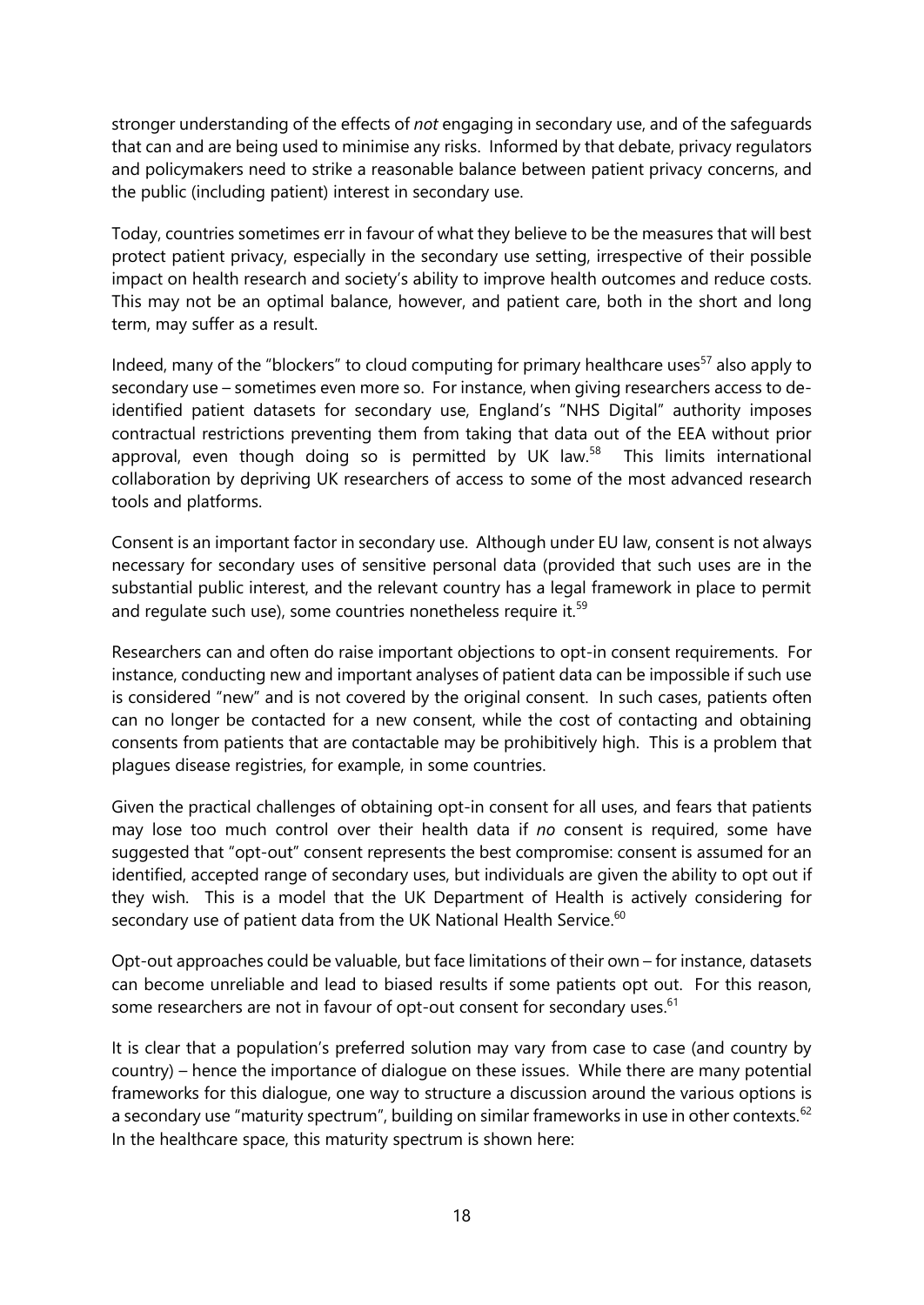### *Appetite for smarter care through secondary use*

| <b>Maturity level</b>                           | 1                                                                                                                                                                                                                                                                                                                      | 2                                                                                                                                                                                                                                                                 | 3                                                                                                                                                                                                                                                                                                                       | 4                                                                                                                                                                                                                                                                                                                                                  |
|-------------------------------------------------|------------------------------------------------------------------------------------------------------------------------------------------------------------------------------------------------------------------------------------------------------------------------------------------------------------------------|-------------------------------------------------------------------------------------------------------------------------------------------------------------------------------------------------------------------------------------------------------------------|-------------------------------------------------------------------------------------------------------------------------------------------------------------------------------------------------------------------------------------------------------------------------------------------------------------------------|----------------------------------------------------------------------------------------------------------------------------------------------------------------------------------------------------------------------------------------------------------------------------------------------------------------------------------------------------|
| <b>Main legal basis</b><br>for secondary<br>use | Only with specific<br>(use-by-use) opt-<br>in consent from<br>individuals                                                                                                                                                                                                                                              | Only with<br>"broad" consent<br>from individuals<br>describing the<br>types / general<br>objectives of<br>secondary use                                                                                                                                           | Narrow laws<br>authorise specific<br>secondary uses<br>(without opt-in<br>consent, but with<br>safeguards)                                                                                                                                                                                                              | Flexible laws<br>authorise<br>secondary use in<br>broad terms, so<br>long as strong<br>safeguards are<br>used                                                                                                                                                                                                                                      |
| Data made<br>available for<br>secondary use     |                                                                                                                                                                                                                                                                                                                        |                                                                                                                                                                                                                                                                   |                                                                                                                                                                                                                                                                                                                         |                                                                                                                                                                                                                                                                                                                                                    |
| <b>Value for society</b><br>and patients        |                                                                                                                                                                                                                                                                                                                        | ┹                                                                                                                                                                                                                                                                 | $+ +$                                                                                                                                                                                                                                                                                                                   | +++                                                                                                                                                                                                                                                                                                                                                |
|                                                 | Secondary use is<br>confined to<br>short, specific<br>projects, or other<br>narrow opt-in<br>scenarios.<br>Small sample<br>sizes means data<br>is often<br>unreliable.<br>Testing new<br>ideas and uses<br>requires a new<br>consent each<br>time, which<br>entails significant<br>administrative<br>costs and delays. | Initial set-up<br>costs are still<br>high, because of<br>the need to<br>obtain consent.<br>And although<br>the consents are<br>broader than in<br>maturity level 1,<br>allowing more<br>secondary uses,<br>researchers will<br>still experience<br>severe limits. | Setting up<br>projects for the<br>authorised uses<br>is easier, but new<br>laws need to be<br>passed (or<br>consents need to<br>be obtained)<br>before other<br>beneficial<br>secondary uses<br>can take place.<br>Significant legal<br>differences<br>between<br>countries are<br>likely, preventing<br>collaboration. | Secondary use is<br>flourishing - the<br>framework is<br>agile enough to<br>tackle new ideas<br>and emerging<br>needs.<br>Healthcare gets<br>smarter, and<br>precision<br>medicine can<br>become a reality,<br>because there is<br>more "real-<br>world" data to<br>correlate<br>symptoms, risk<br>factors,<br>treatment<br>outcomes and<br>costs. |

<span id="page-18-0"></span>*Figure 1: Secondary use maturity spectrum*

The secondary use maturity spectrum in [Figure 1](#page-18-0) presents a highly simplified range of options; in practice, it is not unusual to find more complex or "hybrid" solutions. In England, for instance, the law allows medical secondary uses of health data to be authorised, on a case-bycase basis, by a national group of experts (the Confidentiality Advisory Group).<sup>63</sup> This approach sits somewhere between maturity levels 3 and 4.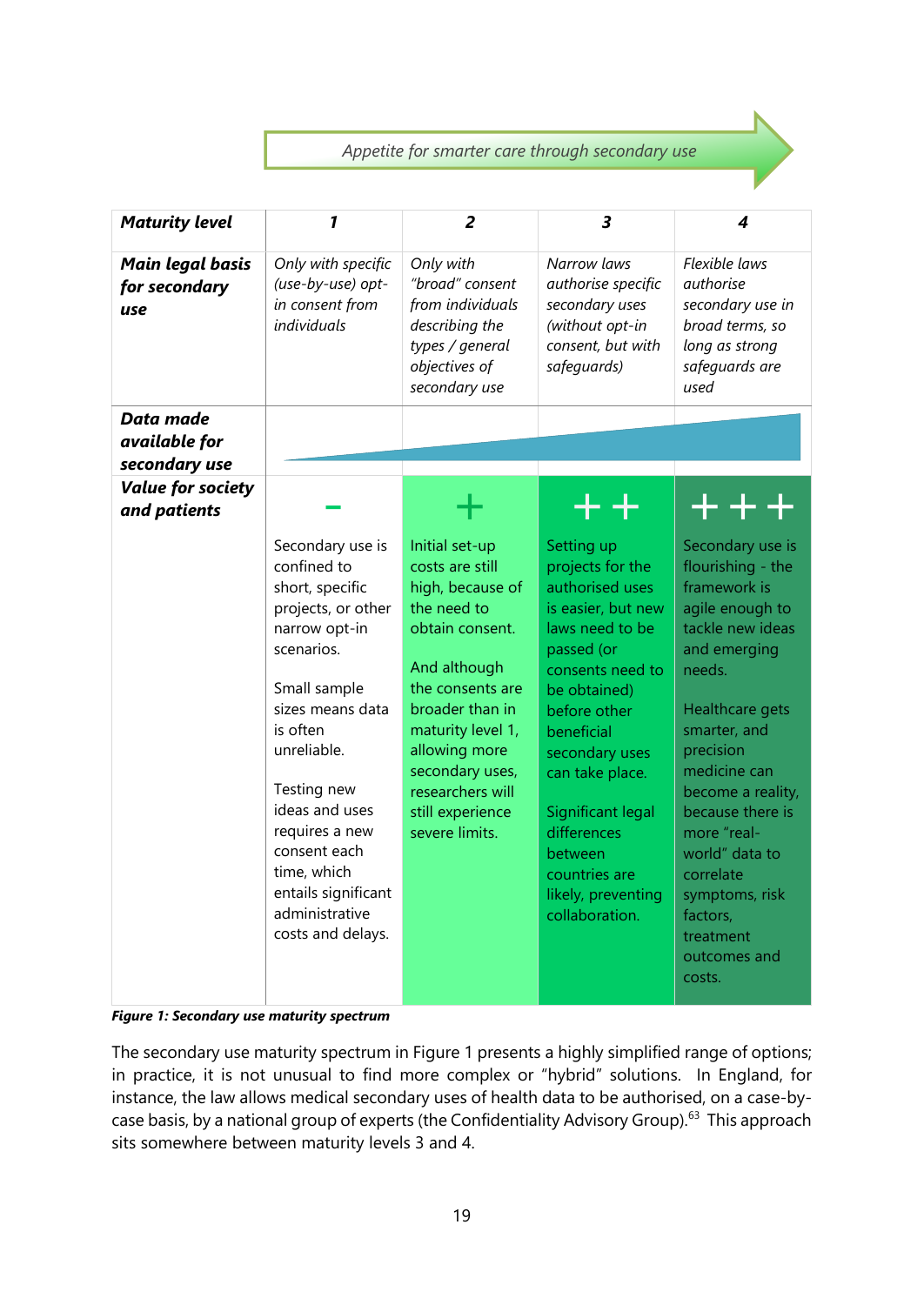In other countries, some broad categories of secondary use (*e.g.*, Ministry of Health management and audits of the healthcare system) might have a broad and flexible legal authorisation (level 4), but others (*e.g*., clinical research) might usually need opt-in consent, and therefore still be at maturity level 1.

#### **4. Member States should ensure that their GDPR implementation enables privacy and security, and improves health outcomes.**

After two decades of steadfast operation, the EU's venerable Data Protection Directive is on the verge of retirement. Like the Directive before it, the GDPR is expected to provide the basic framework for patient privacy for the foreseeable future. The GDPR covers both primary and secondary uses of data, including patient data. Its adoption is forcing EU Member States to look again at their national health data rules and policies.

Driven by a need to keep up with rapid advances in technology as well as a handful of highly publicised privacy breaches since the Directive was enacted, the GDPR offers several major wins for patients concerned about their privacy – whilst still enabling patients to benefit from the use of new technologies such as cloud computing [\(Figure 2\)](#page-19-0).

| Increased international protection                                                                                                                                                                                                                                                                                                                                                                                                                |  |  |  |  |
|---------------------------------------------------------------------------------------------------------------------------------------------------------------------------------------------------------------------------------------------------------------------------------------------------------------------------------------------------------------------------------------------------------------------------------------------------|--|--|--|--|
| . Under the GDPR, EU privacy protections will apply even more broadly across the world than they do today. They will<br>apply to all entities that offer "goods or services" in the EU, or that process data relating to people based in the EU, even<br>if the processing entity does not have a physical presence in the EU. This will ensure worldwide privacy protection for EU<br>patients, wherever their data is stored.                   |  |  |  |  |
| Greater harmonisation within the EU                                                                                                                                                                                                                                                                                                                                                                                                               |  |  |  |  |
| . Although EU Member States retain some discretion to tailor the GDPR rules, the GDPR will still bring greater<br>harmonisation across the EU. This will give patients and policymakers greater confidence that patient data is protected<br>to the same high standards wherever the data happens to be located. This will promote health solutions and innovations<br>that involve cross-border care and the free flow of data                   |  |  |  |  |
| More accountability from organisations using the data                                                                                                                                                                                                                                                                                                                                                                                             |  |  |  |  |
| • Organisations will be required to take significant steps to ensure (and be able to demonstrate) that they comply with the<br>GDPR rules and respect patient privacy. New requirements include mandatory data protection impact assessments,<br>"privacy by design," data breach notification, recordkeeping, and prior consultation of regulators before engaging in<br>high-risk processing.                                                   |  |  |  |  |
| <b>Direct processor liability</b>                                                                                                                                                                                                                                                                                                                                                                                                                 |  |  |  |  |
| • Data processors - including cloud service providers - will now face their own statutory responsibilities and be directly<br>subject to regulators' enforcement powers. Previously, if the provider was at fault, regulators were often restricted to<br>prosecuting the organisation that hired them (the "data controller").                                                                                                                   |  |  |  |  |
| New certification opportunities                                                                                                                                                                                                                                                                                                                                                                                                                   |  |  |  |  |
| . The GDPR lays down detailed rules for certification schemes and codes of conduct. This could lead to greater cross-<br>border recoginition of certifications, which could make it easier for patients and healthcare providers to know that a third<br>party can be trusted with patient data.                                                                                                                                                  |  |  |  |  |
| More efficient and more secure data flows to the rest of the world                                                                                                                                                                                                                                                                                                                                                                                |  |  |  |  |
| . New ways to ensure that data stays protected to EU standards when it leaves the EEA (including certification of overseas<br>data recipients, and EEA-wide Binding Corporate Rules) will give organisations greater flexibility around international data<br>transfers.<br>• The Regulation imposes more stringent standards on organisations, even overseas, for instance with new rules around<br>parental consent for use of childrens' data. |  |  |  |  |

#### <span id="page-19-0"></span>*Figure 2: The GDPR enhances the privacy protections of EU patients worldwide*

One of the greatest expected benefits of the GDPR is the further elimination of barriers to the free flow of data. As discussed earlier, the flexibility offered to Member States under the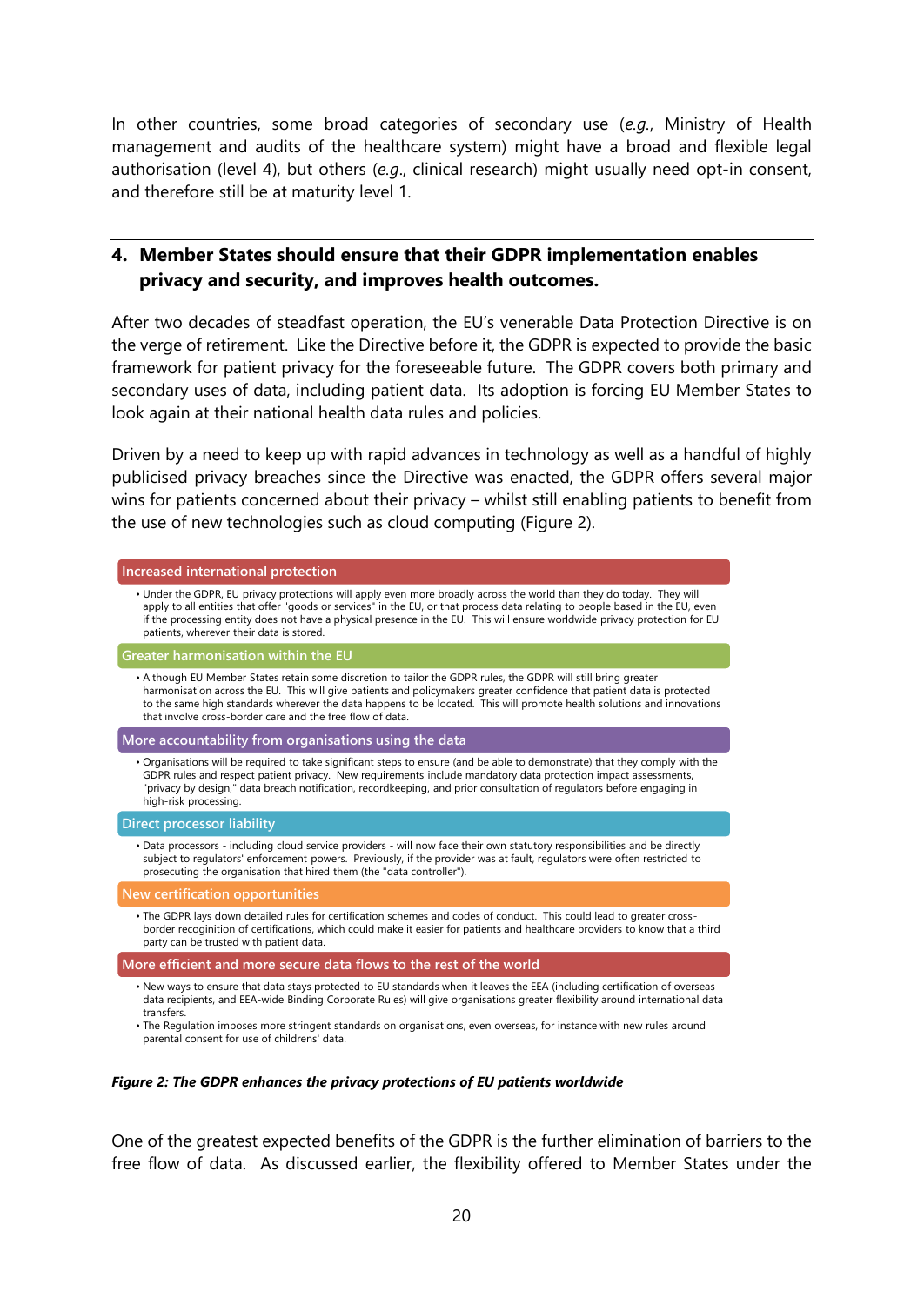Directive has allowed rules to proliferate at the national and local level that are not always conducive to patient care or innovation.

The GDPR deliberately restricts the proliferation of unique and potentially conflicting national rules. GDPR Article 1 lays down a fundamental, pro-cloud limitation on such divergent rules: "[t]he free movement of personal data within the Union shall be neither restricted nor prohibited for reasons connected with the protection of natural persons with regard to the processing of personal data."

GDPR Recital 53 makes clear that this rule applies even in the health sector: it states that any supplemental conditions on the use of health data, genetic data or biometric data "should not hamper the free flow of personal data within the Union when those conditions apply to crossborder processing of such data." This "free flow of data" principle may help healthcare organisations unlock major benefits of cloud computing and cross-border care for their patients; no longer will doctors and patients be unable to use a cloud service simply because it is in a different EEA country.

#### **5. Stakeholders should support research on a new ethical framework for health data and "data donation".**

While Artificial Intelligence has the potential to democratise access to better healthcare outcomes, its application also carries significant ethical implications. Our society, our regulators and our regulatory landscape haven't charted such implications yet. As a consequence, today's ethical frameworks seem insufficient to address the specific challenges faced in health data analytics.

As recently noted in a [blog](https://blogs.microsoft.com/eupolicy/2017/04/07/ethics-now-shaping-a-new-ethical-framework-for-health-data/#2CWdTYF1xx212Vpk.99) by Professor Floridi at the Oxford Internet Institute (OII) at the University of Oxford, "we must ensure that the right frameworks are in place so that new technologies help rather than harm, human welfare, and that we avoid missing opportunities to improve living standards." In this context, health authorities, research organisations and data protection authorities together with health stakeholders should aim to facilitate and explore the best frameworks for "citizen participation in research efforts", including the concept of "data donations", in a way to "respecting individuals' rights as well as ensuring proper regulatory oversight of existing and future data exchange partnerships between governments and tech companies."

Exploring new ethical frameworks for the use of health data and supporting research projects that consider the applicability of "data donation" for better health outcomes seem necessary to pave the next wave of sustainable and predictive healthcare. One source of inspiration could be a research project between the Digital Ethics Lab of the Oxford Internet Institute (OII) at the University of Oxford, the Data Ethics Group at the Alan Turing Institute (ATI), and Microsoft. The project, called "The Ethics of Medical Data & Advanced Analytics", aims to foster research around the ethics of health data in Europe.<sup>64</sup>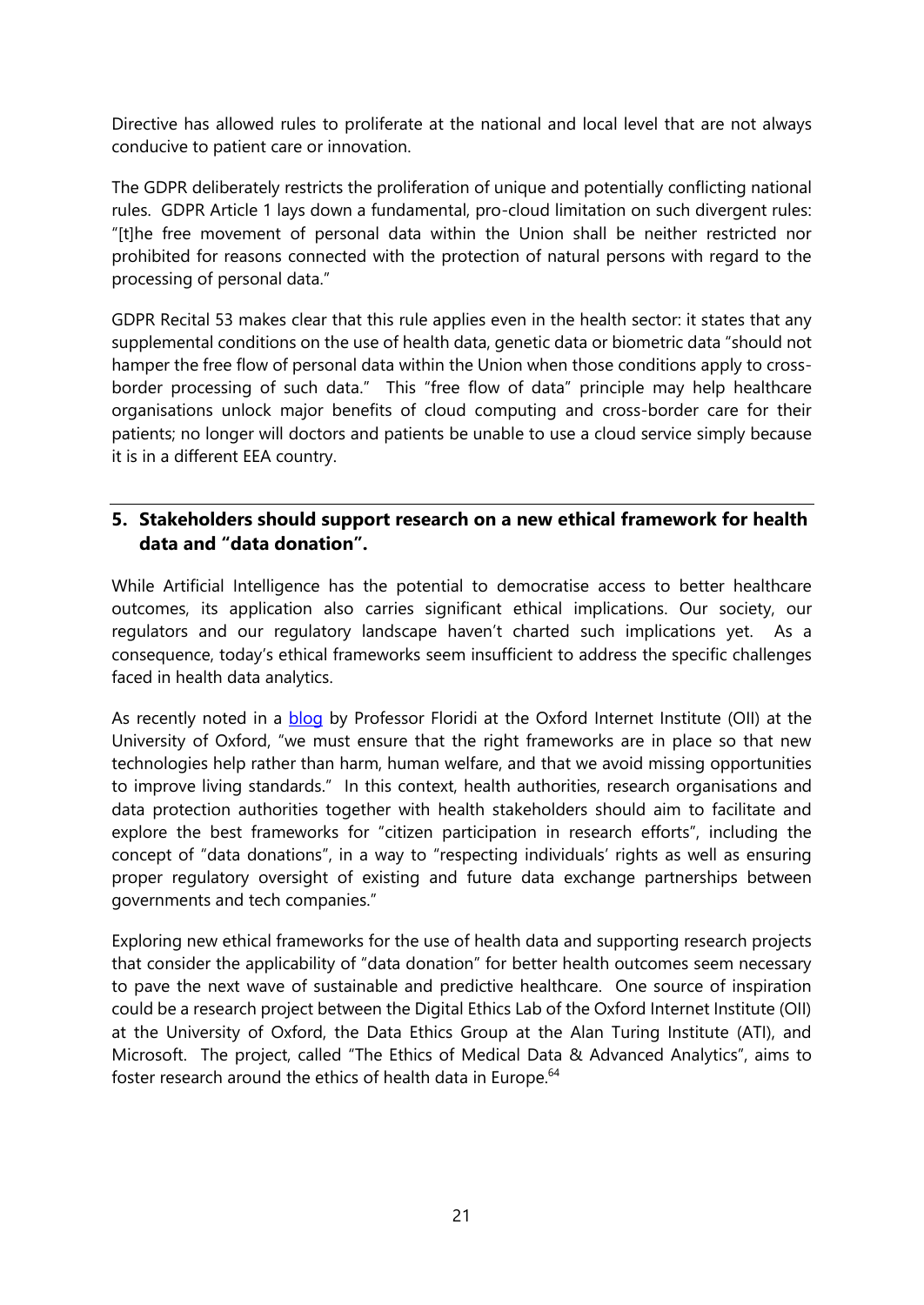## **Putting those recommendations into practice will ensure that Europe's new privacy framework best serves Europe's citizens – starting with its patients**

Faced with developments such as new opportunities from advanced technologies, increasing public health challenges, the entry into force of the GDPR, and the European Commission's focus on removing barriers to the free flow of data within the EU, several Member States are actively considering what an optimal patient data privacy regulatory framework looks like – *i.e.*, how best to balance privacy, patient health, and the public interest. Patients and providers must be integral to that discussion.

This is not a zero-sum game. If done thoughtfully, Member States and the EU can achieve a number of "easy wins" – policy actions that have clear benefits for patients and healthcare systems, without having any adverse impact on patient privacy. This includes:

- 1. Eliminating local (in-country or on-premise) data storage mandates. Recent hacking  $incidents<sup>65</sup>$  and hardware failures<sup>66</sup> strongly call into question any presumption that patient data is safer on hospital premises. Eliminating localisation mandates will help ensure that patients and their carers have access to the best IT services and infrastructure available, even when those services and infrastructures are outside of the carer's premises, or even the carer's country.
- 2. Further confining some of the more draconian requirements that currently impede cloud adoption – such as rigid opt-in consent rules – to secondary uses, given the more acute privacy concerns that patients may have with regard to such uses. At the same time, policymakers at all levels – local, regional, national and EU – should actively work to improve public awareness of the benefits and available safeguards around secondary uses of data.

Longer-term objectives could include:

- EU-wide certifications or Codes of Conduct for patient data protection. These should specifically address cloud computing, and could potentially distinguish between primary and secondary use cases. Preferably, they would rely on international standards that are already being followed by reputable cloud service providers when handling patient data; for instance ISO/IEC 27001, 27002 and 27018.
- Depending on patient attitudes to secondary use, after thorough public discussion about its risks and benefits, countries could agree on an EU-wide legal framework setting down permitted purposes and necessary safeguards for secondary use of patient data. That said, it is unlikely that the *platform* or *location* of such secondary uses (on-premises versus cloud) ought to be a material consideration. If a secondary use is permitted, it needs to be done as effectively and securely as possible. That typically means having access to scalable, cost-effective, and high-performance cloud computing platforms, wherever they are located.
- Broader adoption of cloud-first policies, particularly for patient care, where the need for effective, pragmatic, and technology-friendly care is most acute.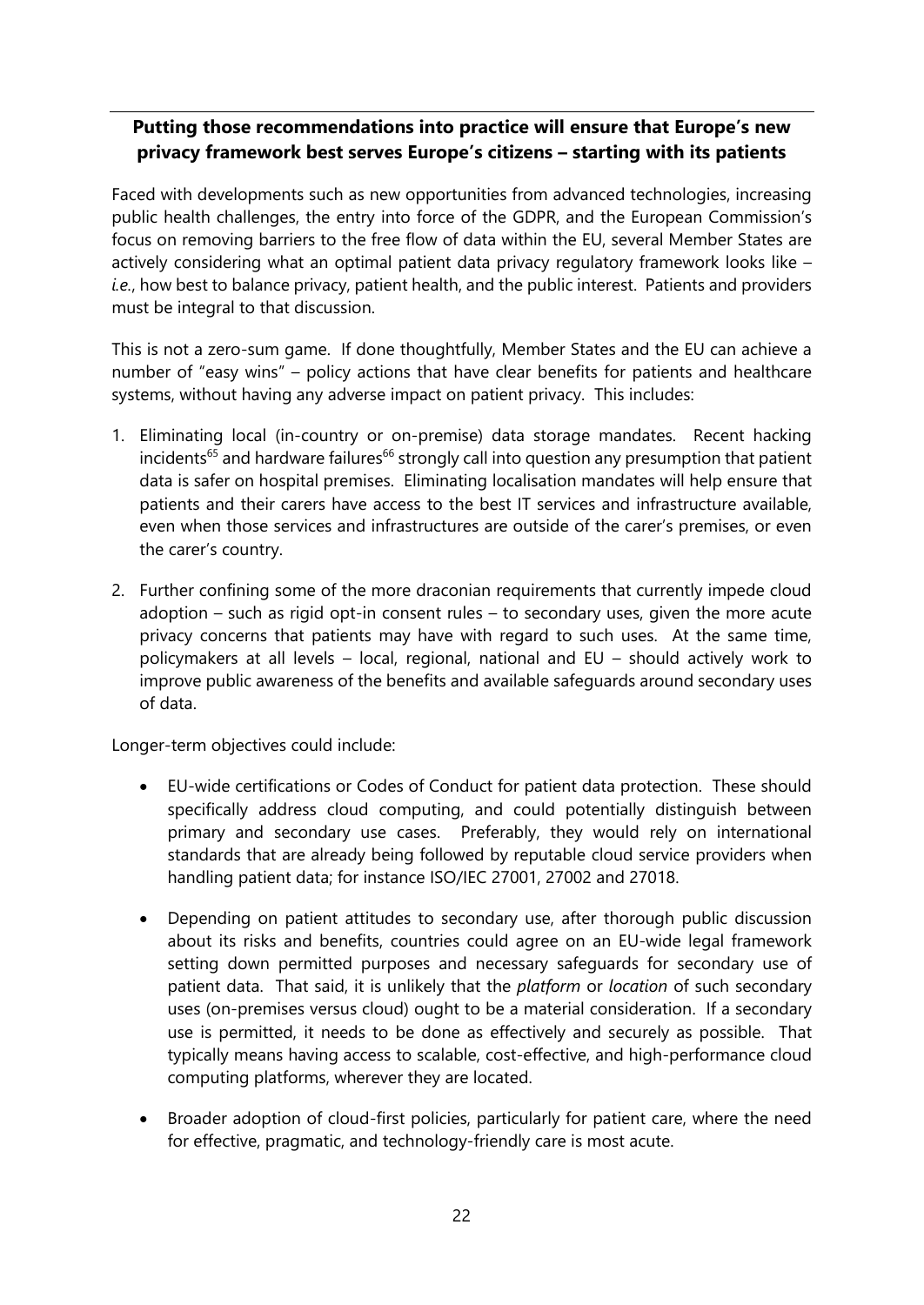At the EU level, the eHealth Network, which brings together health IT experts from the health administrations of every Member State and the European Commission, should take an even more active role in coordinating national approaches to the use of cloud computing in healthcare and research.

Some or all of these objectives would ideally be achieved by May 2018, when the GDPR comes into force. This would bring together those elements of reforms needed to ensure that European healthcare and research gets the very best out of cloud computing, for decades to come, all while ensuring a high level of privacy and care for patients.

\* \* \*

-

[recommendation/files/2007/wp131\\_en.pdf](http://ec.europa.eu/justice/data-protection/article-29/documentation/opinion-recommendation/files/2007/wp131_en.pdf)

<sup>1</sup> *See* Article 8(3) of the Data Protection Directive 95/46/EC (the "Data Protection Directive"): [The prohibition on use of health data without consent] shall not apply where processing of the data is required for the purposes of preventive medicine, medical diagnosis, the provision of care or treatment or the management of health-care services [subject to an obligation of secrecy]." This is repeated in similar terms in Article 9(2)(h) of the EU General Data Protection Regulation (EU) 2016/679 ("GDPR"), which will replace the Data Protection Directive in May 2018 (see also GDPR Recitals 52 and 53).

<sup>2</sup> *See* <http://nhiab.com/en/solutions/>

<sup>3</sup> *See* [https://enterprise.microsoft.com/en-gb/roles/it-leader/azure-powers-donor-registration](https://enterprise.microsoft.com/en-gb/roles/it-leader/azure-powers-donor-registration-booking-nhs-blood/)[booking-nhs-blood/](https://enterprise.microsoft.com/en-gb/roles/it-leader/azure-powers-donor-registration-booking-nhs-blood/)

<sup>4</sup> *See* <https://www.siemens.com/press/en/pressrelease/2015/healthcare/pr2015110094hcen.htm> for more details.

<sup>5</sup> This range of uses is reflected in EU data protection law - see GDPR Articles 9(2)(i, j), and Recitals 52- 54 and 159.

<sup>6</sup> The Article 29 Working Party explains that "[The medical purposes provision in Article 8(3) of the Data Protection Directive] only covers processing of personal data for the specific purpose of providing health-related services of a preventive, diagnostic, therapeutic or after-care nature and for the purpose of the management of these healthcare services, e.g. invoicing, accounting or statistics. Not covered is further processing which is not required for the direct provision of such services, such as medical research, the subsequent reimbursement of costs by a sickness insurance scheme or the pursuit of pecuniary claims." *See* Article 29 Working Party, *Working Document on the processing of personal data relating to health in electronic health records (EHR)* (2007) ("WP 131"), available online at [http://ec.europa.eu/justice/data-protection/article-29/documentation/opinion-](http://ec.europa.eu/justice/data-protection/article-29/documentation/opinion-recommendation/files/2007/wp131_en.pdf)

<sup>7</sup> *See* <https://customers.microsoft.com/en-US/story/using-data-analysis-on-azure-for-cancer-research> for more details.

<sup>8</sup> *See* [http://bcplatforms.com/news/bc-platforms-and-microsoft-to-provide-expanded-genomic-data](http://bcplatforms.com/news/bc-platforms-and-microsoft-to-provide-expanded-genomic-data-management-solutions-in-the-cloud/)[management-solutions-in-the-cloud/](http://bcplatforms.com/news/bc-platforms-and-microsoft-to-provide-expanded-genomic-data-management-solutions-in-the-cloud/) and [http://bcplatforms.com/news/bc-platforms-to-collaborate](http://bcplatforms.com/news/bc-platforms-to-collaborate-with-helsinki-university-hospital-to-apply-its-proprietary-genomics-management-platform-to-provide-clinical-benefits-for-cancer-patients/)[with-helsinki-university-hospital-to-apply-its-proprietary-genomics-management-platform-to](http://bcplatforms.com/news/bc-platforms-to-collaborate-with-helsinki-university-hospital-to-apply-its-proprietary-genomics-management-platform-to-provide-clinical-benefits-for-cancer-patients/)[provide-clinical-benefits-for-cancer-patients/](http://bcplatforms.com/news/bc-platforms-to-collaborate-with-helsinki-university-hospital-to-apply-its-proprietary-genomics-management-platform-to-provide-clinical-benefits-for-cancer-patients/)

<sup>9</sup> *See* Royal Society, *Machine learning: the power and promise of computers that learn by example* (April 2017); available at [https://royalsociety.org/~/media/policy/projects/machine](https://royalsociety.org/~/media/policy/projects/machine-learning/publications/machine-learning-report.pdf)[learning/publications/machine-learning-report.pdf](https://royalsociety.org/~/media/policy/projects/machine-learning/publications/machine-learning-report.pdf)

<sup>10</sup> *See*, for instance,<https://azure.microsoft.com/en-us/services/machine-learning/>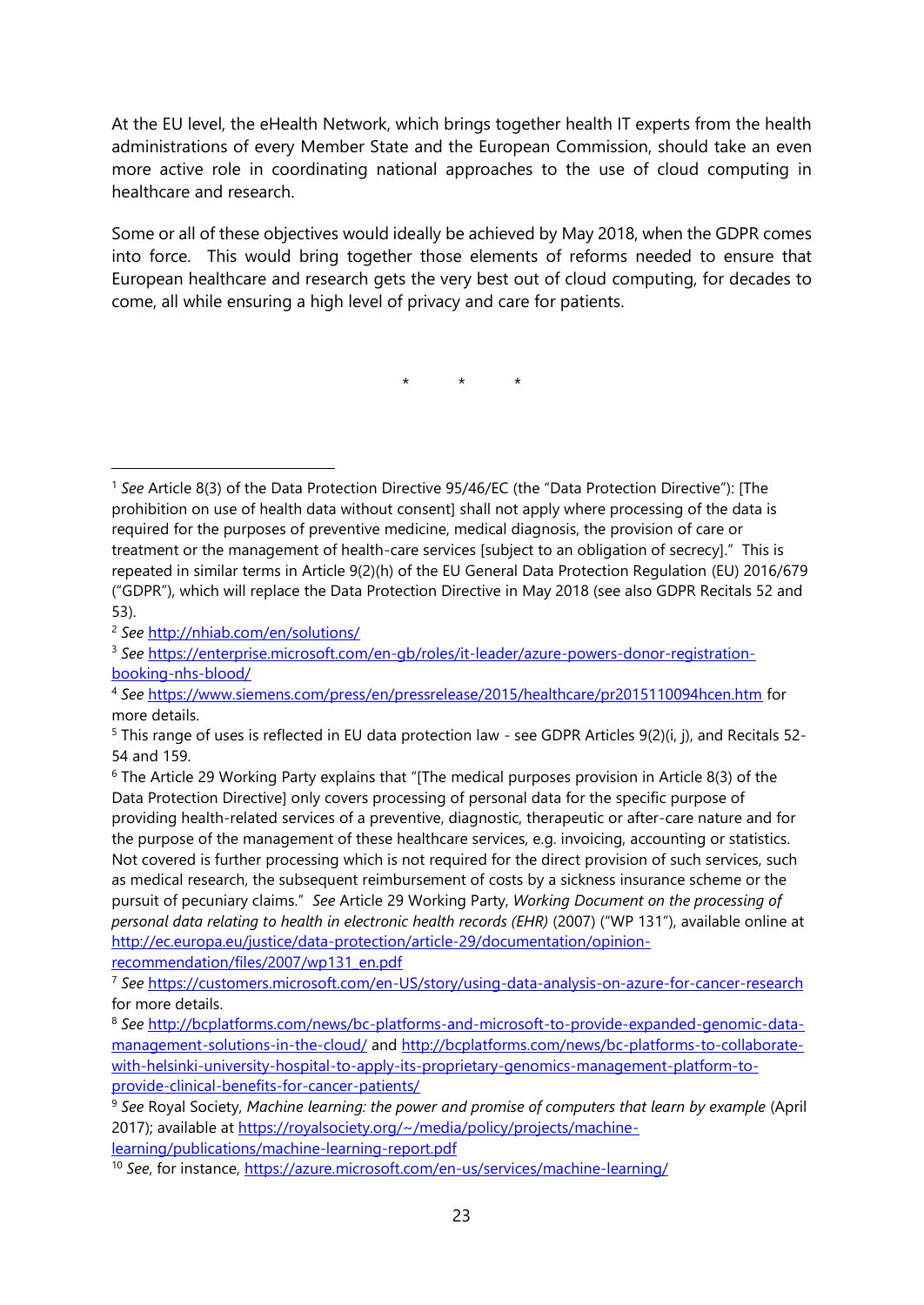<sup>13</sup> *See* [http://cordis.europa.eu/project/rcn/205225\\_en.html](http://cordis.europa.eu/project/rcn/205225_en.html)

<sup>14</sup> *See* <https://hanover.azurewebsites.net/>

 $\overline{a}$ 

<sup>15</sup> *See* <https://www.microsoft.com/en-us/research/academic-program/microsoft-azure-for-research/>

<sup>16</sup> *See* European Standards on Confidentiality and Privacy in Healthcare, available online at

[http://www.tisztessegesadatkezeles.hu/letoltes/0bfzSlOH5Mng830WW6Qff596DQ57T2;](http://www.tisztessegesadatkezeles.hu/letoltes/0bfzSlOH5Mng830WW6Qff596DQ57T2) for more information, *see*

[http://www.cpme.eu/european\\_standards\\_on\\_confidentiality\\_and\\_privacy\\_in\\_healthcare/.](http://www.cpme.eu/european_standards_on_confidentiality_and_privacy_in_healthcare/) <sup>17</sup> EU Charter of Fundamental Human Rights (2007); available online at [http://eur](http://eur-lex.europa.eu/collection/eu-law/treaties.html)[lex.europa.eu/collection/eu-law/treaties.html](http://eur-lex.europa.eu/collection/eu-law/treaties.html)

<sup>18</sup> Council of Europe Convention for the Protection of Human Rights and Fundamental Freedoms (1950), available online at<http://www.echr.coe.int/Pages/home.aspx?p=basictexts>

<sup>19</sup> In the UK, for example, recent Wellcome Trust/ Ipsos MORI research found that (i) over 60% of people surveyed would prefer commercial research organisations to have access to health data, rather than society miss out on the benefits they could potentially create, but even so (ii) more than one in four people were not happy for their data to be used for commercial research; (iii) people were "extremely wary" of even anonymised data being used by insurance and marketing companies; (iv) 17% objected to private companies having *any* access to health data; and (v) 53% felt that strict rules that data cannot be passed on to third parties was an essential condition for any commercial access to health data. *See* [https://wellcome.ac.uk/sites/default/files/public-attitudes-to-commercial-access-to](https://wellcome.ac.uk/sites/default/files/public-attitudes-to-commercial-access-to-health-data-summary-wellcome-mar16.pdf)[health-data-summary-wellcome-mar16.pdf](https://wellcome.ac.uk/sites/default/files/public-attitudes-to-commercial-access-to-health-data-summary-wellcome-mar16.pdf) for more details.

<sup>20</sup> Regulation (EU) 2016/679 of the European Parliament and of the Council of 27 April 2016 on the protection of natural persons with regard to the processing of personal data and on the free movement of such data, and repealing Directive 95/46/EC (GDPR); available online at [http://eur](http://eur-lex.europa.eu/legal-content/EN/TXT/?uri=CELEX:32016R0679)[lex.europa.eu/legal-content/EN/TXT/?uri=CELEX:32016R0679](http://eur-lex.europa.eu/legal-content/EN/TXT/?uri=CELEX:32016R0679)

<sup>21</sup> *See* reference 1, above.

<sup>22</sup> Member States have discretion to permit further secondary uses under Data Protection Directive Article 8(4), and, from May 2018, under GDPR Articles 9(2)(i-j) and 89. Note that the GDPR will also expressly allow Member States to set additional conditions around the use of health data (Article 9(4)), although it also reminds Member States that whatever rules they adopt cannot restrict the free flow of data within the EU (see GDPR Article 1(3) and Recital 53). Having such flexibility does not mean Member States should exercise it, however – and in fact, exercising it may be detrimental to patients. <sup>23</sup> Article 25, Data Protection Directive; and Article 25, GDPR.

<sup>24</sup> Reports have indicated that, in France, healthcare providers' reluctance to sign patients up to the national electronic medical record system (DMP) was driven in part by the fact that it gave patients powers to selectively omit content from their health records - *see* European Commission, *Overview of the national laws on electronic health records in the EU Member States - National Report for France* (January 2014), at p48; available online at [http://ec.europa.eu/health/ehealth/docs/laws\\_france\\_en.pdf](http://ec.europa.eu/health/ehealth/docs/laws_france_en.pdf)

 $25$  Data protection regulators, coming together across the EU to form the Article 29 Working Party, stated that "[in] some jurisdictions there is not only a fundamental right to data protection but also a constitutional right to optimal health protection: as a consequence out of this obligation for providing optimal treatment, some Member States have provided health professionals with mandatory access to the data available via the EHR system. This seems acceptable as long as the necessary balance is achieved by means of stressing other safeguards, such as detailed regulations on the circumstances of lawful access and on – severe – consequences in case of misuse of access rights etc." *See* Article 29 Working Party, *Working Document on the processing of personal data relating to health in electronic health records (EHR) - WP 131*; available online at [http://ec.europa.eu/justice/data-protection/article-](http://ec.europa.eu/justice/data-protection/article-29/documentation/opinion-recommendation/files/2007/wp131_en.pdf)[29/documentation/opinion-recommendation/files/2007/wp131\\_en.pdf](http://ec.europa.eu/justice/data-protection/article-29/documentation/opinion-recommendation/files/2007/wp131_en.pdf)

<sup>&</sup>lt;sup>11</sup> Beck A et al. 2011 Systematic analysis of breast cancer morphology uncovers stromal features associated with survival. Sci. Transl. Med. 3, 108. (doi: 10.1126/scitranslmed.3002564)

<sup>12</sup> *See* [https://enterprise.microsoft.com/en-us/customer-story/industries/health/dravet-syndrome](https://enterprise.microsoft.com/en-us/customer-story/industries/health/dravet-syndrome-foundation/)[foundation/](https://enterprise.microsoft.com/en-us/customer-story/industries/health/dravet-syndrome-foundation/)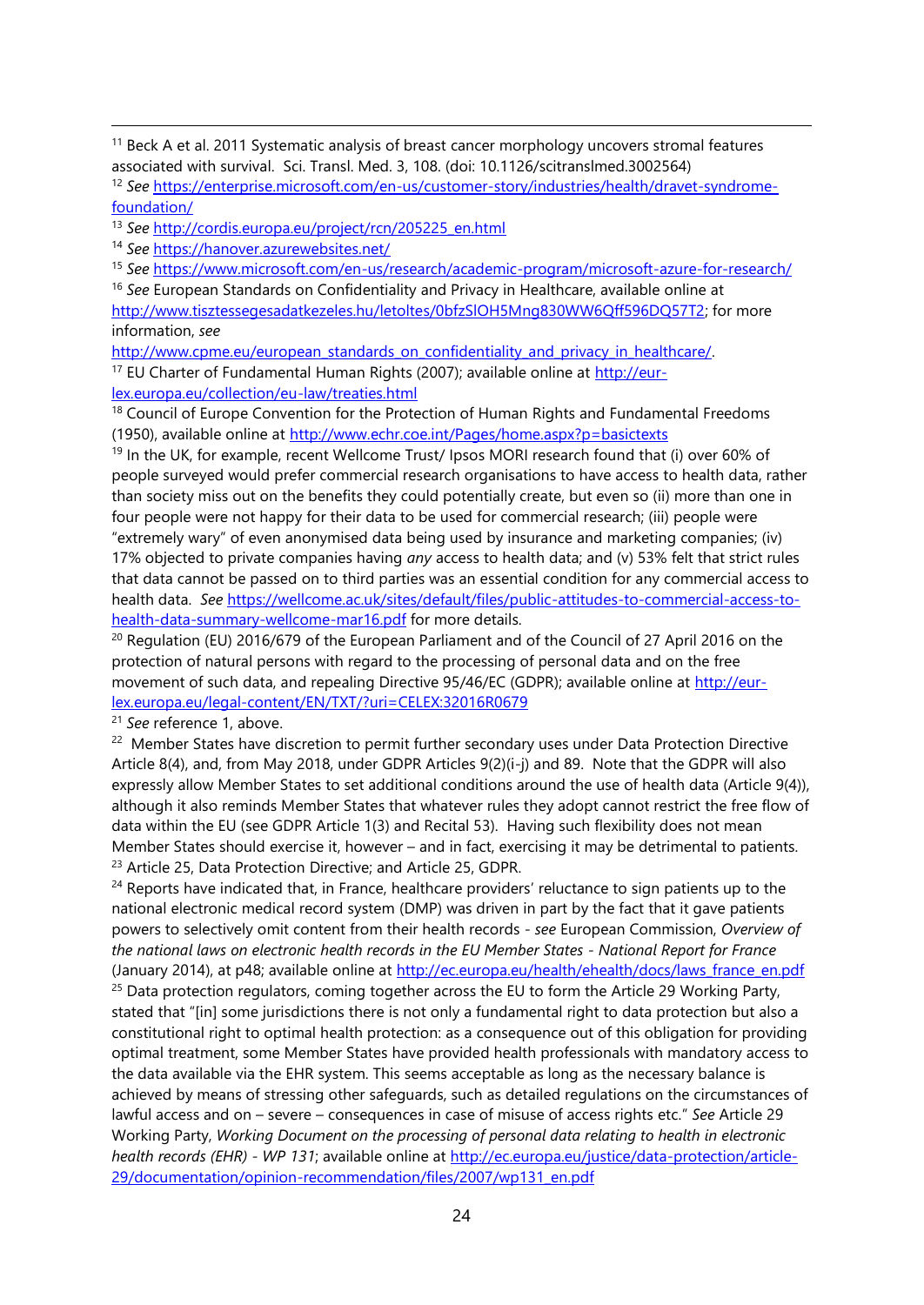$26$  Article 8(3), Data Protection Directive. The GDPR clarifies that the data need not be processed by such a professional personally; it can also be processed *under their responsibility* (GDPR, Article 9(3)). So far as the authors are aware, this position is already *de facto* accepted in many EU Member States. <sup>27</sup> Article 16, Data Protection Directive: "[a]ny person acting under the authority of the controller or of the processor, including the processor himself, who has access to personal data must not process them except on instructions from the controller, unless he is required to do so by law." <sup>28</sup> Article 17, Data Protection Directive.

<sup>29</sup> These and other examples are discussed in more detail by Microsoft in its June 2016 whitepaper, *Accelerate Cloud Adoption in Europe's Healthcare Sector*; available online at

[https://mscorpmedia.azureedge.net/mscorpmedia/2016/04/Accelerate\\_Cloud-EU\\_Paper\\_with-logo.pdf](https://mscorpmedia.azureedge.net/mscorpmedia/2016/04/Accelerate_Cloud-EU_Paper_with-logo.pdf) <sup>30</sup> *See* NHS Digital (formerly NHS Connecting for Health), *Information Governance Offshore Support Requirements*, available online at

[http://webarchive.nationalarchives.gov.uk/20160729133355/http:/systems.hscic.gov.uk/infogov/igsoc/l](http://webarchive.nationalarchives.gov.uk/20160729133355/http:/systems.hscic.gov.uk/infogov/igsoc/links/offshoring.pdf) [inks/offshoring.pdf](http://webarchive.nationalarchives.gov.uk/20160729133355/http:/systems.hscic.gov.uk/infogov/igsoc/links/offshoring.pdf)

<sup>31</sup> Law of 10 April 2014 concerning various aspects in healthcare matters, s164.

 $\overline{a}$ 

<sup>32</sup> This is derived, in particular, from the German Federal Social Security Codes, Chapter I, s35; and Chapter X, ss67 et seq. and s80. There are also questions as to whether outsourcing of patient data, in some German States, amounts to a criminal breach of professional medical confidentiality, contrary to s203 of the German Criminal Code.

<sup>33</sup> *See* [https://web.archive.org/web/20161014015535/http://www.dmp.gouv.fr/](https://web.archive.org/web/20161014015535/http:/www.dmp.gouv.fr/)

<sup>34</sup> *See* Health and Social Care Board of Northern Ireland, *Effective use of ICT in healthcare - Northern Ireland Electronic Care Record* (presentation given by Sean Donaghy, Director of eHealth and External Collaboration, to the NHS Confederation conference in June 2014); available online at

[http://www.nhsconfed.org/~/media/Confederation/Files/Events/ACE14/Sean%20Donaghy%20Health](http://www.nhsconfed.org/~/media/Confederation/Files/Events/ACE14/Sean%20Donaghy%20Health%20and%20Social%20Care%20Board.pdf) [%20and%20Social%20Care%20Board.pdf](http://www.nhsconfed.org/~/media/Confederation/Files/Events/ACE14/Sean%20Donaghy%20Health%20and%20Social%20Care%20Board.pdf)

<sup>35</sup> *See*, for example, UK Department of Health, *To Share or Not to Share* (2013), available online at [https://www.gov.uk/government/uploads/system/uploads/attachment\\_data/file/192572/2900774\\_Info](https://www.gov.uk/government/uploads/system/uploads/attachment_data/file/192572/2900774_InfoGovernance_accv2.pdf) Governance accv2.pdf. The report's major new recommendation was that "[t]he duty to share information can be as important as the duty to protect patient confidentiality. Health and social care professionals should have the confidence to share information in the best interests of their patients within the framework set out by these principles. They should be supported by the policies of their employers, regulators and professional bodies."

<sup>36</sup> European Cloud in Health Advisory Council, *Accelerating Cloud Adoption in Healthcare: Call to Action* (June 8, 2016); available online at

[http://az370354.vo.msecnd.net/wordpress/2016/06/AcceleratingCloudAdoptioninHealthcare\\_June201](http://az370354.vo.msecnd.net/wordpress/2016/06/AcceleratingCloudAdoptioninHealthcare_June2016v2.pdf) [6v2.pdf](http://az370354.vo.msecnd.net/wordpress/2016/06/AcceleratingCloudAdoptioninHealthcare_June2016v2.pdf)

<sup>37</sup> See joint letter of Member State Ministers to the Dutch Minister of Economic Affairs, Henk Kamp, dated May 2015. Available online at [http://blogs.ft.com/brusselsblog/files/2016/05/DSM-joint-letter-](http://blogs.ft.com/brusselsblog/files/2016/05/DSM-joint-letter-Kamp-1.pdf)[Kamp-1.pdf](http://blogs.ft.com/brusselsblog/files/2016/05/DSM-joint-letter-Kamp-1.pdf)

<sup>38</sup> Comments made by Andrus Ansip, European Commission Vice President for the Digital Single market, in 2016. *See* [https://www.euractiv.com/section/digital/news/eu-countries-call-for-the](https://www.euractiv.com/section/digital/news/eu-countries-call-for-the-removal-of-barriers-to-data-flows/)[removal-of-barriers-to-data-flows/](https://www.euractiv.com/section/digital/news/eu-countries-call-for-the-removal-of-barriers-to-data-flows/) and [http://www.politico.eu/pro/andrus-ansip-data-localization](http://www.politico.eu/pro/andrus-ansip-data-localization-laws-are-forcing-eu-to-intervene/)[laws-are-forcing-eu-to-intervene/](http://www.politico.eu/pro/andrus-ansip-data-localization-laws-are-forcing-eu-to-intervene/)

<sup>39</sup> *See* J. Fioretti, *EU looks to remove national barriers to data flows* (Reuters, September 29, 2016); available online at<http://www.reuters.com/article/us-eu-data-idUSKCN11Z19Q>

<sup>40</sup> The European Commission ran several parallel studies into "free flow of data restrictions" throughout 2016, and published its preliminary findings and proposed solutions on January 10, 2017, which it opened to public consultation (on-going at the time of writing). *See European Commission Communication "Building A European Data Economy" COM(2017) 9 final*, available online at [https://ec.europa.eu/digital-single-market/en/news/communication-building-european-data](https://ec.europa.eu/digital-single-market/en/news/communication-building-european-data-economy)[economy;](https://ec.europa.eu/digital-single-market/en/news/communication-building-european-data-economy) *see also* [https://ec.europa.eu/digital-single-market/en/news/public-consultation-building](https://ec.europa.eu/digital-single-market/en/news/public-consultation-building-european-data-economy)[european-data-economy](https://ec.europa.eu/digital-single-market/en/news/public-consultation-building-european-data-economy)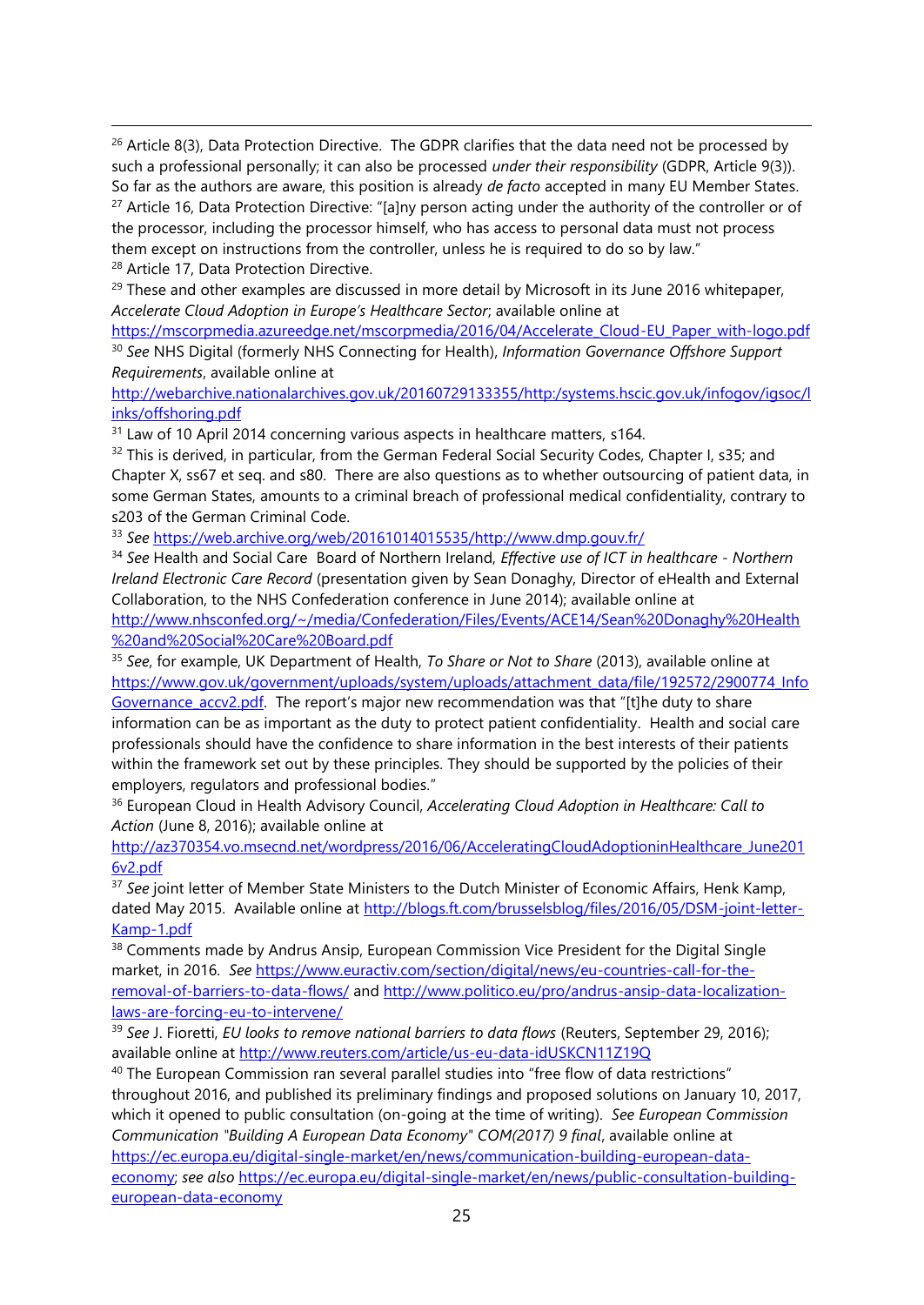<sup>41</sup> "Ways to achieve secure data storage or processing include removing obstacles to keep data in larger state of the art data centres, which are much less vulnerable to attacks, and enabling crossborder cooperation, *i.e.*, one data centre being the back-up of another located in a different Member State." *European Commission Staff Working Document on the free flow of data and emerging issues of the European data economy, accompanying the document Communication - Building a European data economy (SWD(2017) 2 final)*, page 7; available online at [https://ec.europa.eu/digital-single](https://ec.europa.eu/digital-single-market/en/news/staff-working-document-free-flow-data-and-emerging-issues-european-data-economy)[market/en/news/staff-working-document-free-flow-data-and-emerging-issues-european-data](https://ec.europa.eu/digital-single-market/en/news/staff-working-document-free-flow-data-and-emerging-issues-european-data-economy)[economy](https://ec.europa.eu/digital-single-market/en/news/staff-working-document-free-flow-data-and-emerging-issues-european-data-economy)

<sup>42</sup> *European Commission Communication "Building A European Data Economy" COM(2017) 9 final*, page 8.

<sup>43</sup> A draft of the new requirements was published for consultation in September 2016, and is available online at [http://esante.gouv.fr/actus/services/agrement-des-hebergeurs-de-donnees-de-sante](http://esante.gouv.fr/actus/services/agrement-des-hebergeurs-de-donnees-de-sante-publication-du-referentiel-de)[publication-du-referentiel-de](http://esante.gouv.fr/actus/services/agrement-des-hebergeurs-de-donnees-de-sante-publication-du-referentiel-de)

<sup>44</sup> *See* reference [30](#page-13-0) above.

 $\overline{a}$ 

<sup>45</sup> *See* eHealth Ireland Strategic Programmes, Cloud First Policy, available online at <http://www.ehealthireland.ie/Strategic-Programmes/Cloud-First%20Policy/>

<sup>46</sup> The EPF is an umbrella organisation that represents, at the European level, 67 pan-European patient organisations and national platforms of patient organisations. *See* [http://www.eu](http://www.eu-patient.eu/Members/The-EPF-Members/)[patient.eu/Members/The-EPF-Members/](http://www.eu-patient.eu/Members/The-EPF-Members/)

<sup>47</sup> *See* EPF letter to Members of the European Parliament regarding the Plenary vote on the Regulation on Data Protection (March 11, 2013); available online at [http://www.eu-](http://www.eu-patient.eu/globalassets/policy/data-protection/dp_letter_ep_march2013.pdf)

[patient.eu/globalassets/policy/data-protection/dp\\_letter\\_ep\\_march2013.pdf](http://www.eu-patient.eu/globalassets/policy/data-protection/dp_letter_ep_march2013.pdf)

<sup>48</sup> *See,* for instance, *Ensuring a healthy future for scientific research through the Data Protection Regulation 2012/0011(COD); Position of academic, patient and non-commercial research organisations* (December 2015), signed by 111 European organisations. Available online at

[https://wellcome.ac.uk/sites/default/files/ensuring-healthy-future-for-scientific-research-data](https://wellcome.ac.uk/sites/default/files/ensuring-healthy-future-for-scientific-research-data-protection-regulation-joint-statement-dec15.pdf)[protection-regulation-joint-statement-dec15.pdf](https://wellcome.ac.uk/sites/default/files/ensuring-healthy-future-for-scientific-research-data-protection-regulation-joint-statement-dec15.pdf)

<sup>49</sup> *See,* for instance, remarks made by Marisol Touraine (French Minister of Health) in 2015, as she launched a reform intended to lead to enhanced secondary use of French patient data: "The State has a duty to better exploit this data in the public interest, albeit while strictly respecting both the privacy of citizens and the public interest. It's a question of balance." Quotes reported by F. Grenier, in *Marisol Touraine (Ministre De La Santé) - "Pourquoi nous ouvrons les bases de données de santé."* (Journal du Net, February 17, 2015); available online at [http://www.journaldunet.com/ebusiness/le](http://www.journaldunet.com/ebusiness/le-net/marisol-touraine-ouverture-bases-de-donnees-sante.shtml)[net/marisol-touraine-ouverture-bases-de-donnees-sante.shtml.](http://www.journaldunet.com/ebusiness/le-net/marisol-touraine-ouverture-bases-de-donnees-sante.shtml)

<sup>50</sup> *See*, for instance, the UK National Data Guardian for Health and Care, *Review of Data Security, Consent and Opt-Outs* (*supra*), paragraph 3.2.3 (p24) available online at

[https://www.gov.uk/government/uploads/system/uploads/attachment\\_data/file/535024/data](https://www.gov.uk/government/uploads/system/uploads/attachment_data/file/535024/data-security-review.PDF)[security-review.PDF.](https://www.gov.uk/government/uploads/system/uploads/attachment_data/file/535024/data-security-review.PDF)

<sup>51</sup> *See* <https://www.cprd.com/Bibliography/>

<sup>52</sup> *See* <https://understandingpatientdata.org.uk/case-study/treating-rare-genetic-diseases>

<sup>53</sup> *Ibid*, paragraph 3.1.4 (p23).

<sup>54</sup> *Ibid*, paragraph 3.2.4 (p24).

<sup>55</sup> In a recent analysis published in the British Medical Journal, researchers expressed the view that "[s]everal of us have been sharing data for a decade or more, including around illicit behaviours and stigmatised diseases. Between us we could find few examples of harm – certainly far fewer than examples of benefits – partly because we have worked hard to develop strong governance structures." E. Pisani et al. *Beyond open data: realising the health benefits of sharing data* BMJ 2016; 355 :i5295; available online at<http://www.bmj.com/content/355/bmj.i5295>

<sup>56</sup> *See also* Coppen, R. et al. *Will the Trilogue on the EU Data Protection Regulation Recognise the Importance of Health Research?* The European Journal of Public Health 25.5 (2015): 757–758; available online at [https://www.ncbi.nlm.nih.gov/pmc/articles/PMC4582846/.](https://www.ncbi.nlm.nih.gov/pmc/articles/PMC4582846/) This paper explains, *inter alia*, that "[o]ur findings also show that trust is the paramount issue here. . . . It seems to us that much